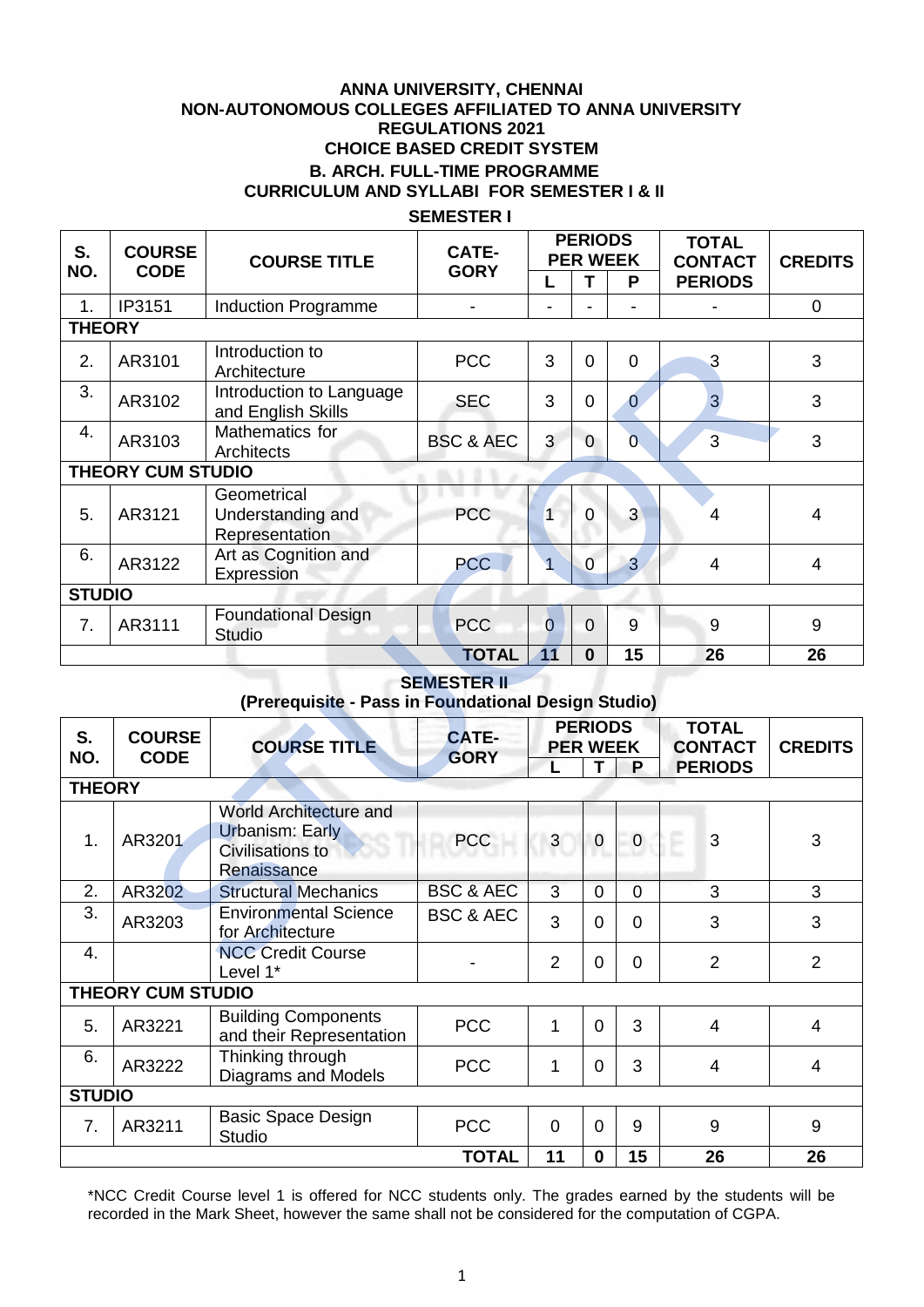#### **IP3151 INDUCTION PROGRAMME**

This is a mandatory 2 week programme to be conducted as soon as the students enter the institution. Normal classes start only after the induction program is over.

The induction programme has been introduced by AICTE with the following objective:

"Engineering colleges were established to train graduates well in the branch/department of admission, have a holistic outlook, and have a desire to work for national needs and beyond. The graduating student must have knowledge and skills in the area of his/her study. However, he/she must also have broad understanding of society and relationships. Character needs to be nurtured as an essential quality by which he/she would understand and fulfill his/her responsibility as an engineer, a citizen and a human being. Besides the above, several meta-skills and underlying values are needed."

"One will have to work closely with the newly joined students in making them feel comfortable, allow them to explore their academic interests and activities, reduce competition and make them work for excellence, promote bonding within them, build relations between teachers and students, give a broader view of life, and build character. "

Hence, the purpose of this programme is to make the students feel comfortable in their new environment, open them up, set a healthy daily routine, create bonding in the batch as well as between faculty and students, develop awareness, sensitivity and understanding of the self, people around them, society at large, and nature.

The following are the activities under the induction program in which the student would be fully engaged throughout the day for the entire duration of the program.

(i) Physical Activity

This would involve a daily routine of physical activity with games and sports, yoga, gardening, etc.

(ii) Creative Arts

Every student would choose one skill related to the arts whether visual arts or performing arts. Examples are painting, sculpture, pottery, music, dance etc. The student would pursue it everyday for the duration of the program. These would allow for creative expression. It would develop a sense of aesthetics and are needed."<br>
will have to work closely with the newly joined students in making them feel comform to explore their academic interests and activities, reduce competition and making with respect to explore their and modific

also enhance creativity which would, hopefully, grow into engineering design later.

(iii) Universal Human Values

This is the anchoring activity of the Induction Programme. It gets the student to explore oneself and allows one to experience the joy of learning, stand up to peer pressure, take decisions with courage, be aware of relationships with colleagues and supporting stay in the hostel and department, be sensitive to others, etc. A module in Universal Human Values provides the base. Methodology of teaching this content is extremely important. It must not be through do's and dont's, but get students to explore and think by engaging them in a dialogue. It is best taught through group discussions and real life activities rather than lecturing.

Discussions would be conducted in small groups of about 20 students with a faculty

mentor each. It would be effective that the faculty mentor assigned is also the faculty advisor for the student for the full duration of the UG programme.

(iv) Literary Activity

Literary activity would encompass reading, writing and possibly, debating, enacting a play etc.

(v) Proficiency Modules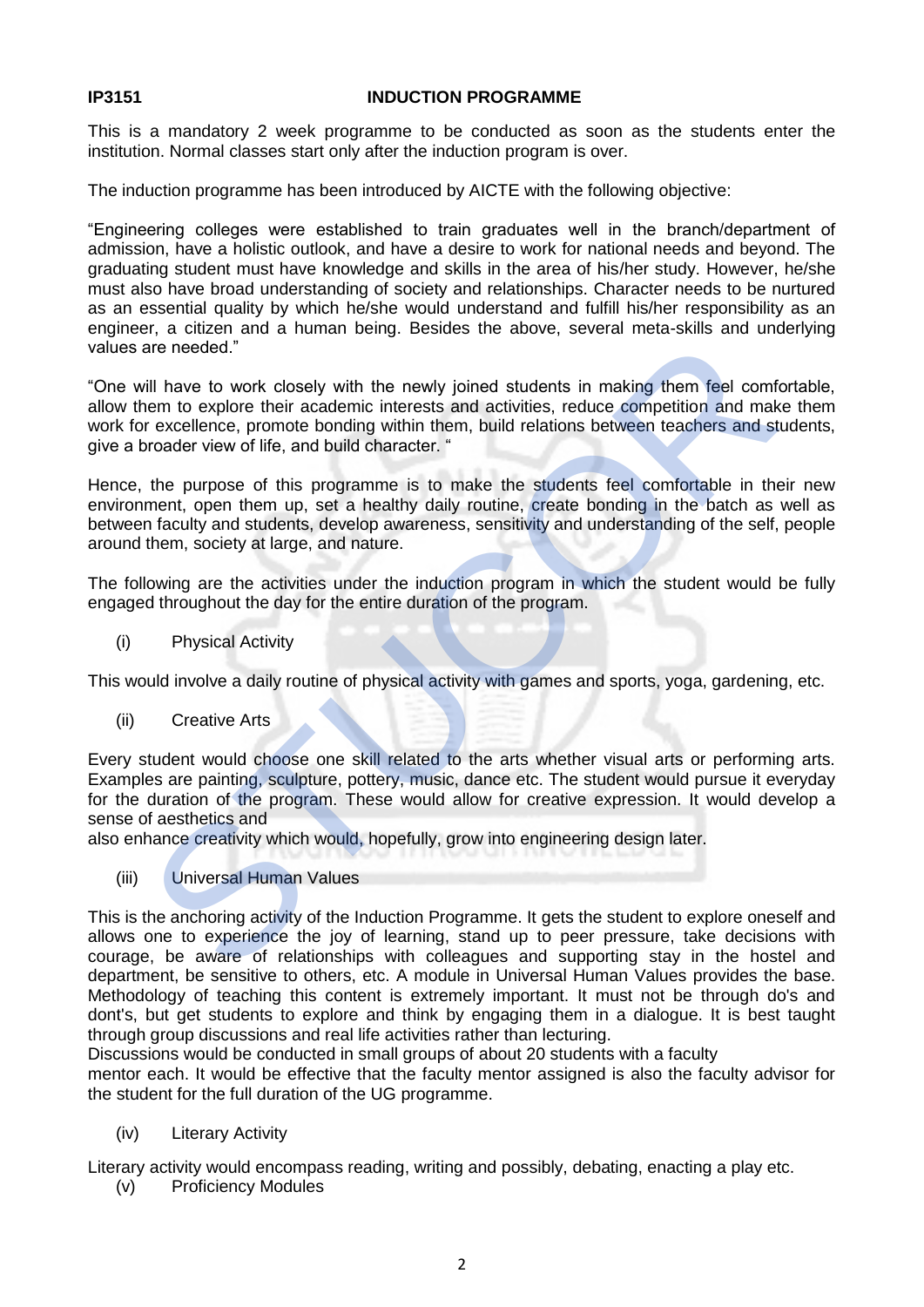This would address some lacunas that students might have, for example, English, computer familiarity etc.

(vi) Lectures by Eminent People

Motivational lectures by eminent people from all walks of life should be arranged to give the students exposure to people who are socially active or in public life.

(vii) Visits to Local Area

A couple of visits to the landmarks of the city, or a hospital or orphanage could be organized. This would familiarize them with the area as well as expose them to the under privileged.

(viii) Familiarization to Dept./Branch & Innovations

They should be told about what getting into a branch or department means what role it plays in society, through its technology. They should also be shown the laboratories, workshops & other facilities.

(ix) Department Specific Activities

About a week can be spent in introducing activities (games, quizzes, social interactions, small experiments, design thinking etc.) that are relevant to the particular branch of Engineering/Technology/Architecture that can serve as a motivation and kindle interest in building things (become a maker) in that particular field. This can be conducted in the form of a workshop. For example, CSE and IT students may be introduced to activities that kindle computational thinking, and get them to build simple games. ECE students may be introduced to building simple circuits as an extension of their knowledge in Science, and so on. Students may be asked to build stuff using their knowledge of science. Familiarization to Dept./Branch & Innovations<br>
Should be told about what getting into a branch or department means what role it, through its technology. They should also be shown the laboratories, workshops is.<br>
S.<br>
Depart

#### **Induction Programme is totally an activity based programme and therefore there shall be no tests / assessments during this programme.**

References: Guide to Induction program from AICTE

### **AR3101 INTRODUCTION TO ARCHITECTURE LT P/S C**

**3 0 0 3** 

### **OBJECTIVES**

- To give understanding of architecture as an outcome of the act of design by human society across history and region.
- To give an introduction to the discipline of architecture and its various facets.
- To introduce importance of form and its relation to design through study of nature and manmade environment.
- To introduce the vocabulary of form and space in terms of elements, principles, attributes and organisation as giving cognitive experience in the realm of architecture.

### **UNIT I INTRODUCTION TO ARCHITECTURE 9**

Origin and definitions of architecture as need based, cultural, environmental, social, psychological response of human society. Architecture as phenomenological mediation of nature. Components of architecture: use, means, site, shelter, relation to nature, structure, skin, materials, services,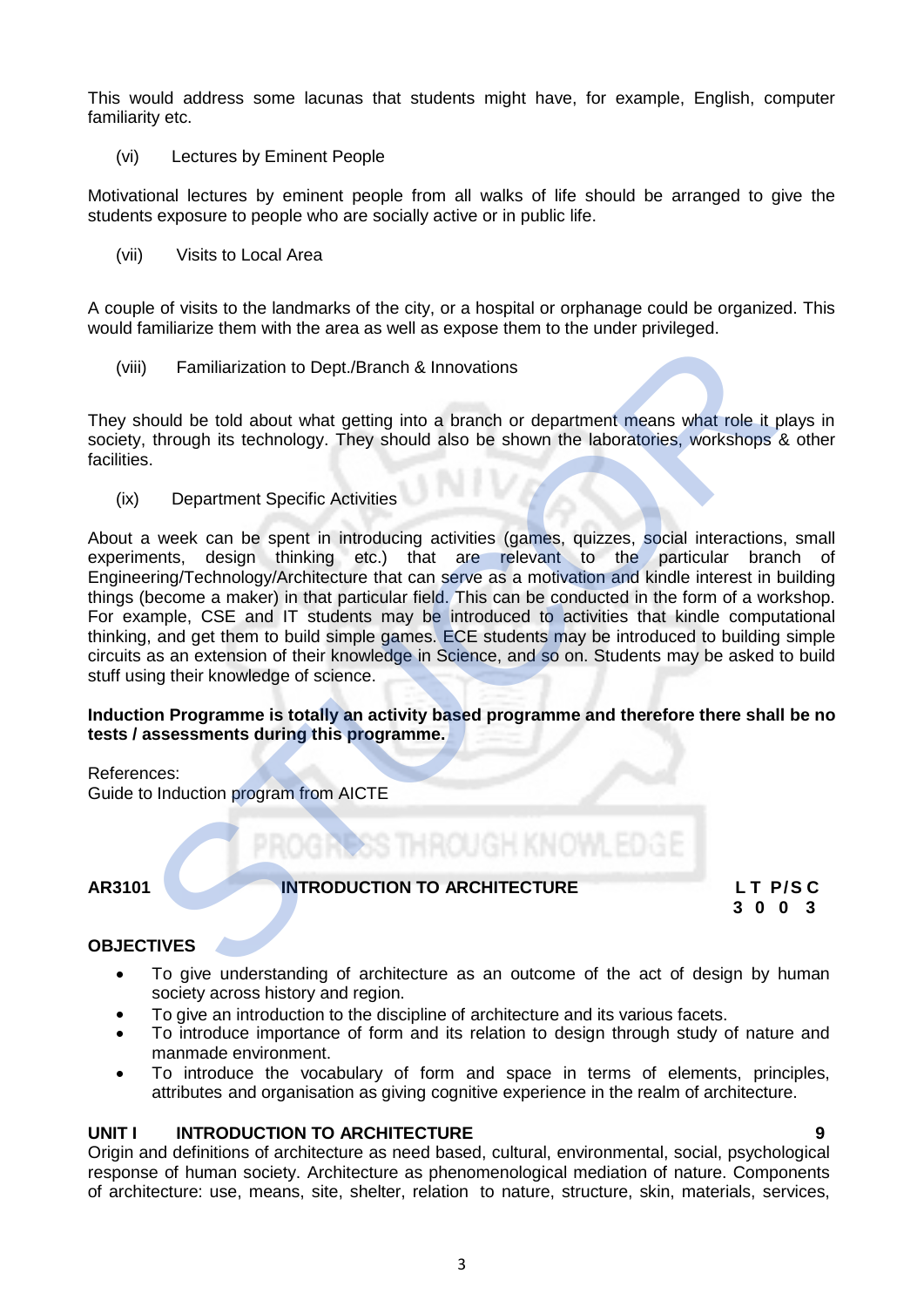circulation, typology, aesthetics, expression, character, symbolism, experience, etc., History and types of design in architecture- unself-conscious/ self-conscious design, design through craft/ design through drawing, pragmatic/ iconic/ canonic/ analogic design.

# **UNIT II FORM IN NATURE AND MANMADE ENVIRONMENT**

Understanding form in all its attributes as the basis of creating architecture. Characteristics of form and its relationship with use/function/evolution as manifested in first hand examples from nature and everyday manmade environment including artefacts, objects buildings, cityscapes. Human body and sensory environment. Cognitive experience of form- ideas of Gestalt, visual perception, proxemics. Tactile, auditory, olfactory senses and human environment.

### **UNIT III FORM AS GEOMETRIC ELEMENTS AND THEIR EFFECTS 9**

Form as embodied in and/or constituted by geometric elements such as point, line, plane, volumes. Attributes, generation and interrelationships among elements. Perceptual effects and use of specific manifestations of the elements- planes as shapes and volumes as geometric forms/space such as sphere, cube, pyramid, cylinder, cone and their sections/ derivatives. Architectural use of elements. Exercises and architectural case studies.

### **UNIT IV ATTRIBUTES AND PRINCIPLES OF FORM 9**

Form as manifesting attributes such as pattern, light, colour, surface, texture. Effects of these attributes. Form in its basic state, in combinations, composite organisations and configurations as manifesting characteristics such as proportion, scale, balance, symmetry, asymmetry, rhythm, axis, hierarchy, datum, unity, harmony, dominance, climax, focus. Characteristics acting as principles to generate architectural design. Exercises and architectural case studies. as emodeled in and/or constituted by geometric elements such as point, line,<br>is. Attributes, generation and interrelationships among elements. Perceptual effects<br>are different inflects and interrelationships among elements

### **UNIT V ORGANISATION OF FORM AND SPACE 9**

Cognitive experience of form and space in architecture –enclosure, internal and external spaces, continuous spaces, hierarchy of spaces, spatial organisation (centralised, linear, radial, clustered, grid), built form- open space relationships. Relationship of movement/ circulation/ path with reference to architectural form and space. Haptic experience. Exercises and architectural case studies.

### **TOTAL:45 PERIODS**

### **OUTCOMES**

- Ability to recognise different facets of architecture.
- Basic understanding of form and design in all aspects and scales.
- Ability to discern the relationship between manifestations of form and its effects on humans.

### **REQUIRED READING**

- Geoffrey Broadbent, 'Design in Architecture Architecture and the Human Sciences', D.Fulton, 1988.
- Francis D.K. Ching, 'Architecture-Form, Space and Order', Van Nostrand Reinhold Company, New York, 2007.
- Simon Unwin, 'Analysing Architecture', Routledge, London, 2003.
- V.S. Pramar, 'Design Fundamentals in Architecture', Somaiya Publications Private Ltd., NewDelhi, 1973.
- Yatin Pandya, 'Elements of Space Making', Mapin, 2008.
- Francis D.K. Ching, James F. Eckler, 'Introduction to Architecture', Wiley, 2012.
- Robert McCarter, JuhaniPallasmaa, 'Understanding Architecture', Phaidon 2012.
- Anthony C. Antoniades, 'Poetics of Architecture: Theory of Design', John Wiley and Sons,1992.

- 1. Pierre von Meiss, 'Elements of Architecture: From Form to Place', Routledge, 1990.
- 2. Rudolf Arnheim, 'The Dynamics of Architectural Form', University of California Press 2009.
- 3. NeilsPrak, 'The Language of Architecture', De Gruyter Mouton,2017.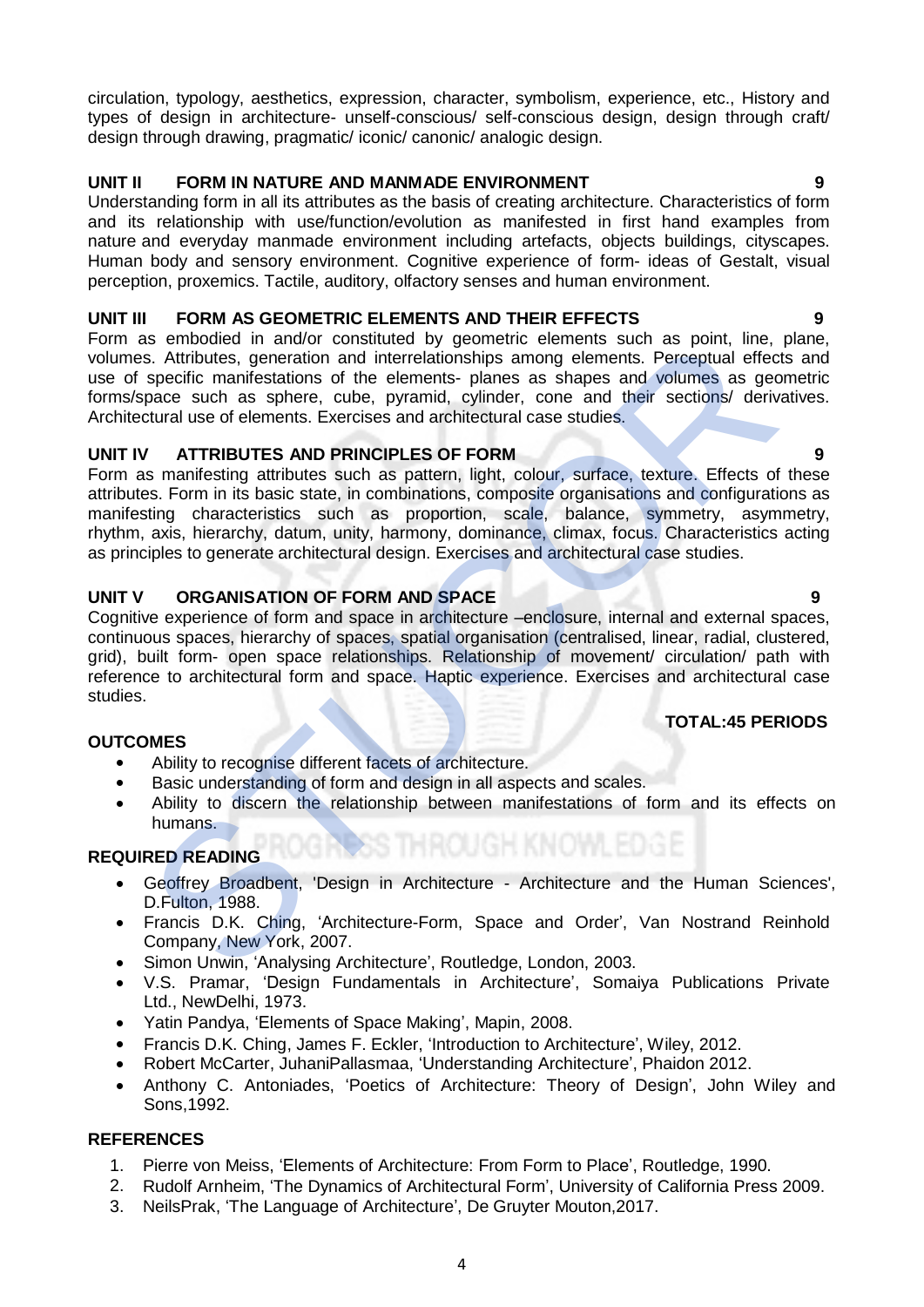- 4. Leland M.Roth, 'Understanding Architecture, its Experience, History and Meaning', Routledge, 2018.
- 5. Hazel Conway, 'Understanding Architecture: An Introduction to Architecture and Architectural History', Routledge, 2005.
- 6. Paul Alan Johnson, 'The Theory of Architecture Concepts and Themes', Van Nostrand Reinhold Co., New York, 1994.
- 7. Kumar Vyas, 'Design and Environment- A Primer', National Institute of Design, 2009.

### **AR3102 INTRODUCTION TO LANGUAGE AND ENGLISH SKILLS L T P/S C**

#### **OBJECTIVES**

 To give an introduction to the concepts and evolution of language in human society including its various expressions and functions

 **3 0 0 3**

- To give basic skills of English language in everyday situations involving speaking, listening, reading, writing, presenting.
- To enable the use of language to think, express experience and communicate larger meaning.

### **UNIT I INTRODUCTION TO LANGUAGE AND LINGUISTICS 9**

Communication in humans and animals. Language in humans– definition, function and hypotheses of evolution. Some concepts of language- Phonetics, Phonology, Morphology, Syntax, Semantics, Pragmatics. TIVES<br>
To give an introduction to the concepts and evolution of language in human sincluding its various expressions and functions<br>
To give an introduction to the concepts and evolution of language in human sincluding its

### **UNIT II ENGLISH- SPEAKING AND LISTENING 9**

Everyday communication and human interaction through language. Speaking and listening. Simple class exercises.

### **UNIT III ENGLISH- READING, WRITING, PRESENTING 9**

Reading and writing. Language comprehension skills through reading and writing. Presenting information and ideas. Simple exercises.

#### **UNIT IV LANGUAGE AS EXPRESSION AND COGNITION 9**

Language as expression – poetry, prose, literature, etc., Cognitive function of language. Cognitive role of language in constructing reality, abstracting, projecting the future. Simple exercises.

### **UNIT V LANGUAGE AS DISCOURSE 9**

Thinking, talking and writing about ideas and situations within a social context and conveying broader meaning and abstraction. Discourse, dialectic. Simple class exercises.

#### **TOTAL: 45 PERIODS**

#### **OUTCOMES**

- An understanding of basic role of language in humans.
- Skill and confidence in everyday requirements of the English language.
- Ability to express experience, explore meaning and construct reality through language.

#### **REQUIRED READING**

- Sharon Hendenreich, 'English for Architects and Civil Engineers', Springer, 2014
- [www.cambridgescholars.com](http://www.cambridgescholars.com/)
- [www.robertdwatkins.com/Englishworkbook.pdf](http://www.robertdwatkins.com/Englishworkbook.pdf)
- N. Chomsky, 'Reflections on Language', Fontana, 1975.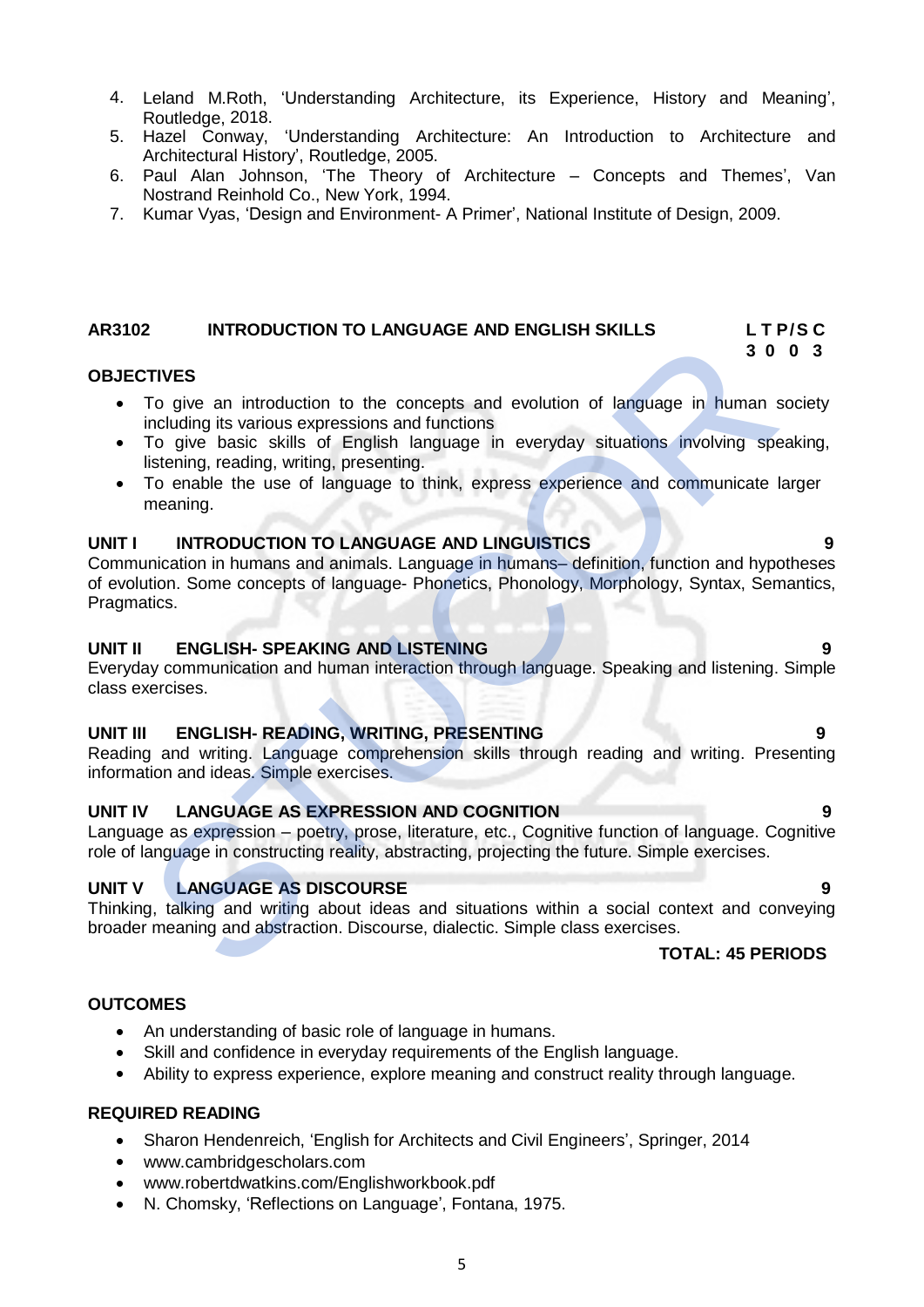- Steve Pinker, 'The Language Instinct', Penguin, 2015.
- R.L. Trask, 'Language and Linguistics: The Key Concepts', Routledge, 2007.
- R.L. Trask, 'Language: The Basics', Routledge 1999

### **REFERENCES**

- 1. Chris Mounsey, 'Essays and Dissertation', Oxford University Press, 2005.
- 2. Sidney Greenbaum, 'The Oxford English Grammar', Oxford University Press, 2005.
- 3. Krishna Mohan and Meera Banerji, 'Developing Communication Skills', 2<sup>nd</sup> edition, Laxmi Publications, 2009.

#### AR3103 MATHEMATICS FOR ARCHITECTS **L T P/S C**<br>3 0 0 3  **3 0 0 3**

#### **OBJECTIVES**

- To help derive solutions involving trigonometric and exponential functions in practical problems.
- To inform about three dimensional analytical geometry.
- To enable understanding of functions of more than one variable.
- To give information to solve differential equation of certain type.
- To enable data analysis and interpretation of results using statistical tools.

### **UNIT I TRIGONOMETRY AND MENSURATION 40 CONSUMING A REAL PROPERTY OF A REAL PROPERTY OF A REAL PROPERTY OF A RE**

Trigonometric (sine, cosine and tan functions) and exponential functions. De- Moiver's theorem. Area of plane figures. Computation of volume of solid figures.

#### **UNIT II THREE DIMENSIONAL ANALYTICAL GEOMETRY 9**

Direction cosines and ratios. Angle between two lines. Equations of a plane. Equations of a straight line. Coplanar lines. Shortest distance between skew lines. Sphere, Tangent plane, Plane section of a sphere. MATHEMATICS FOR ARCHITECTS<br>
TIVES<br>
To help derive solutions involving trigonometric and exponential functions in problems.<br>
To inform about three dimensional analytical geometry.<br>
To enable data analytical of functions of

### **UNIT III INTEGRATION AND FUNCTIONS OF TWO VARIABLES 9**

Integration of rational, trigonometric and irrational functions. Properties of definite integrals. Reductions formulae for trigonometric functions. Taylor's Theorem - Maxima and Minima (Simple Problems).

#### **UNIT IV ORDINARY DIFFERENTIAL EQUATIONS 9**

Linear equations of second order with constant coefficients. Simultaneous first order linear equations with constant coefficients. Homogeneous equation of Euler type. Equations reducible to homogeneous form.

### **UNIT V BASIC STATISTICS AND PROBABILITY 9**

The arithmetic mean, median, mode, standard deviation and variance. Regression and correlation. Elementary probability. Laws of addition and multiplication of probabilities. Conditional probability. Independent events.

### **TOTAL: 45 PERIODS**

### **OUTCOME**

- Ability to understand the mathematical properties of geometric figures and objects.
- Skill in solving mathematical problems that would be useful for the field of architecture.
- Ability to analyse and interpret data.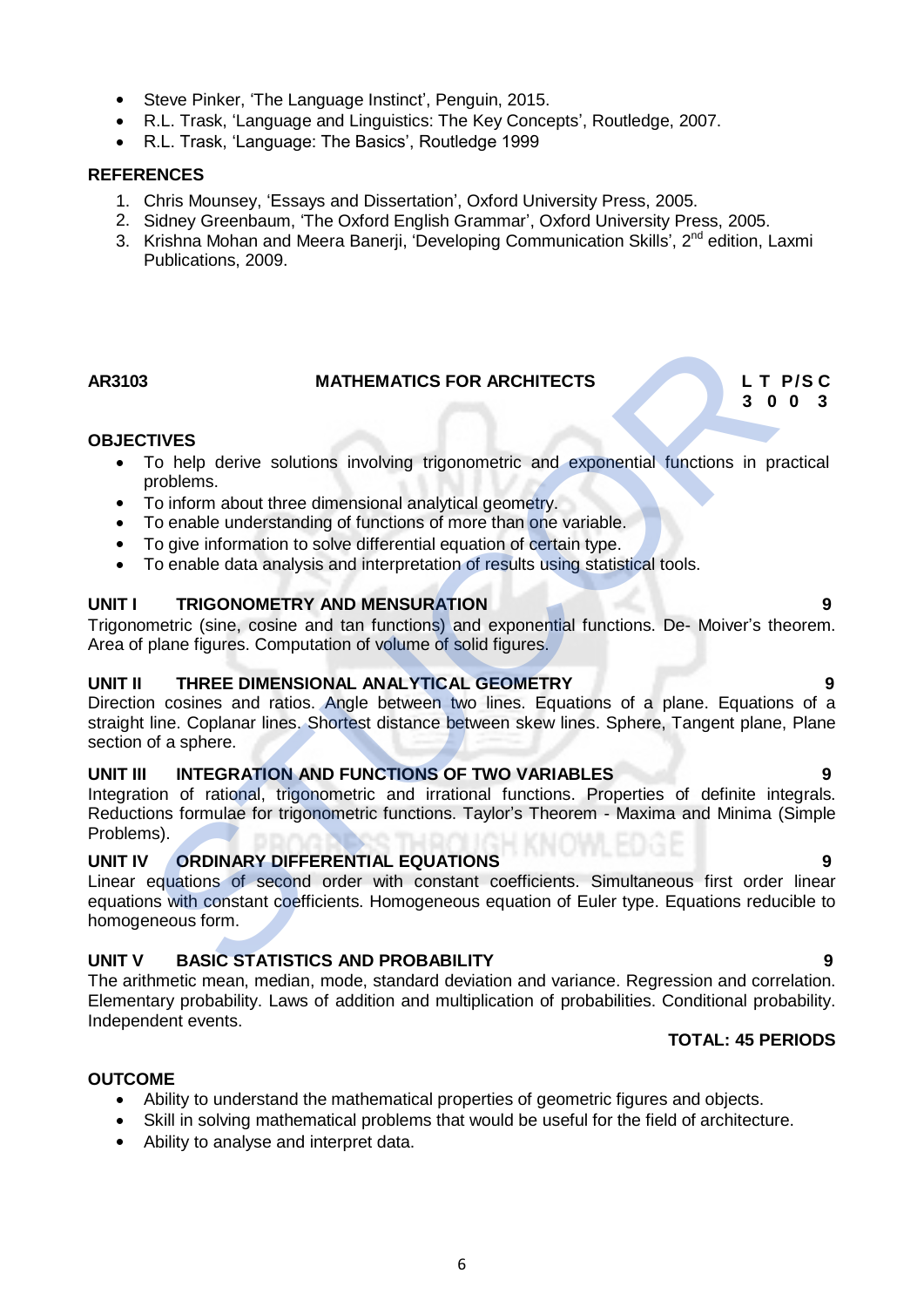#### **REQUIRED READING**

 Grewal B.S., 'Higher Engineering Mathematics', Khanna Publishers, New Delhi, 44th Edition, 2011.

#### **REFERENCES**

- 1. Bali N., Goyal M. and Watkins C., 'Advanced Engineering Mathematics', Firewall Media (An imprint of Lakshmi Publications Pvt., Ltd.,), New Delhi, 7th Edition, 2009.
- 2. Ramana B.V., 'Higher Engineering Mathematics', Tata McGraw Hill Co. Ltd., New Delhi, 11<sup>th</sup> Reprint, 2010.
- 3. Greenberg M.D., 'Advanced Engineering Mathematics', Pearson Education, New Delhi, 2<sup>nd</sup> Edition, 5th Reprint, 2009.
- 4. Gupta S.C and Kapoor V.K., 'Fundamentals of Mathematical Statistics', Sultan Chand and Sons, New Delhi, 9th Edition,1996.

# **AR3121 GEOMETRICAL UNDERSTANDING AND REPRESENTATION L T P/S C**

#### **1 0 3 4 OBJECTIVES**

- To introduce geometrical understanding as one of the bases of architecture.
- To give an understanding of basic and derived geometry of form in terms of their generation and attributes.
- To give skills of representation of forms in terms of technical drawing and projections.

**UNIT I 10** Relation between geometry and form. Introduction to point, line, plane, solid. Definition of geometrical drawing. Drawing lines and angles. Drawing shapes/ planar surfaces - triangle, square, rhombus, rectangle, polygon, hexagon, etc). Drawing of circles, tangents, curves, conic sections (hyperbola, parabola, ellipse). and Sons, New Definit, Striedion, 1996.<br>
Truces<br>
To introduce geometrical understanding as one of the bases of architecture.<br>
To introduce geometrical understanding as one of the bases of architecture.<br>
To give an understa

Construction of physical planar models of all the above. Viewing the physical planar models from different angles and sketching them with light and shade, shadow as a prelude to understanding the concepts of different types of projections and sciography. Introduction and explanation of terminologies - orthographic, isometric, axonometric, perspective projections and sciography.

#### **UNIT II 20**

Drawing problems on orthographic, isometric and axonometric projections of lines and planes of different types in different positions. Sciography for the same.

Types of perspective projections- one point, two point, three point. Terminologies- picture plane, stationary point, vanishing point, cone of vision, eye level, etc., Methods of constructing perspectives.

Drawing perspective projections of simple planar surfaces/ shapes. Sciography for the same.

#### **UNIT III 20**

Introduction to geometric solids- cube, prism, pyramids, cones, cylinders. Generation of geometric solids through construction of physical models from lines and planar surfaces (including concept of development). Construction of block models of solids. Viewing the models from different angles and sketching them with light and shade, shadow in order to understand them in different types of projections.

Drawing problems on orthographic, isometric and axonometric projection of solids of different types in different positions. Sciography for the same.

Perspective projection of simple solids. Sciography for the same.

#### 7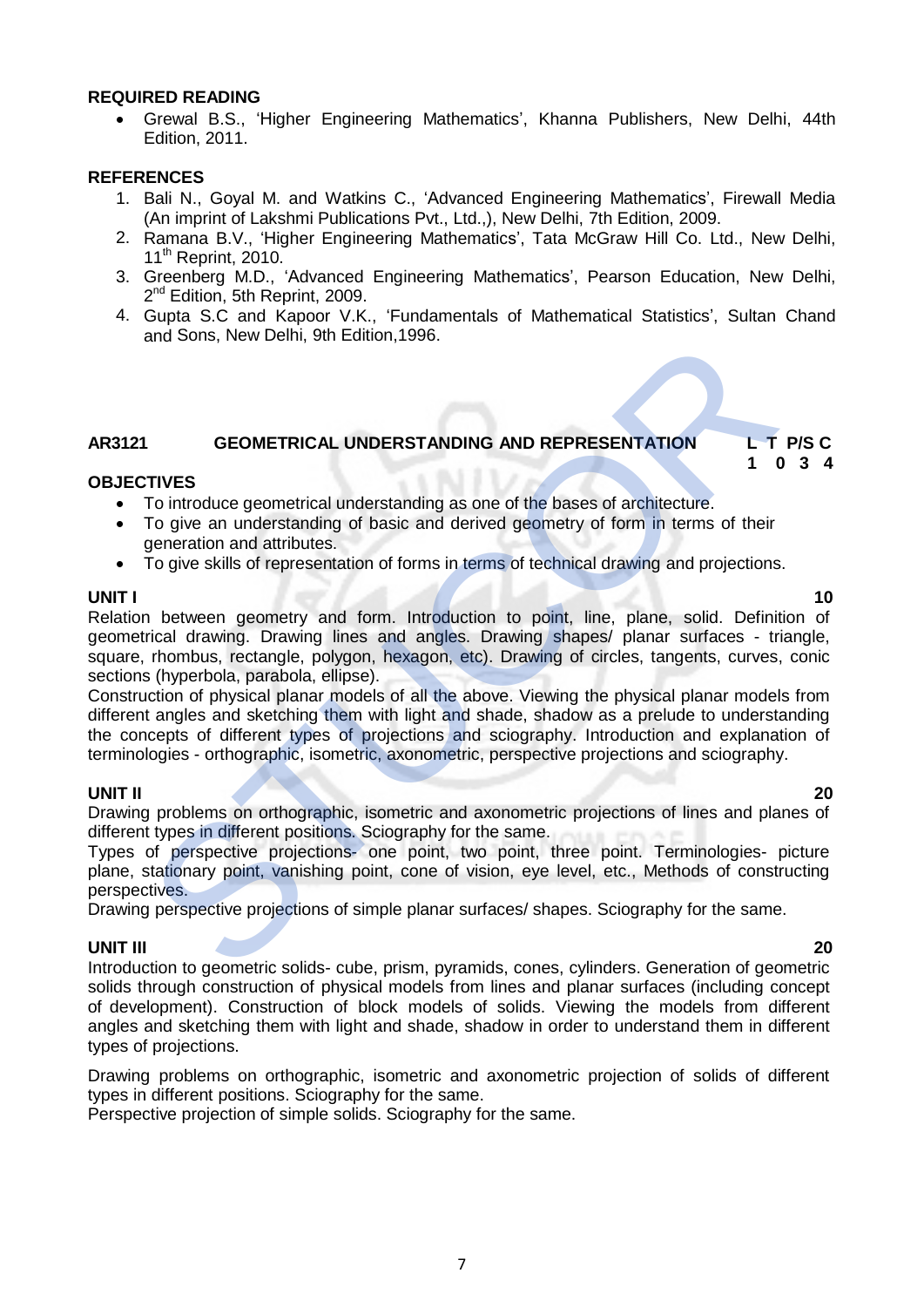### **UNIT IV 10**

**OUTCOME**

Understanding sections of solid and true shape of sections through cutting of block models, viewing them from different angles and sketching them. Understanding simple intersection of solids and composite forms through making block models and viewing them from different angles and sketching them.

Simple drawing problems on orthographic, isometric and axonometric projection of the above.

### **TOTAL: 60 PERIODS**

- Ability to understand the relationship between geometry and architectural form.
- Understanding of various attributes of geometric forms and skill in their creation and dissection.
- Ability to represent geometric forms through technical drawings.

#### **REQUIRED READING**

- Morris I.H., 'Geometrical Drawing for Art Students', Orient Longman, Madras, 2004.
- Francis D. K. Ching, 'Architectural Graphics', John Wiley and Sons, 2012.
- Natarajan K.V, 'A Textbook of Engineering Graphics', Dhanalakshmi Publishers, Chennai, 2006

#### **REFERENCES**

- 1. Leslie Martin C, 'Architectural Graphics', The Macmillan Company, New York, 1978.
- 2. Fraser Reekie, 'Reekie's Architectural Drawing", Viva Books Private Limited, 1999.
- 3. Roger Burrows, '3D Thinking in Design and Architecture', Thames and Hudson, 2018.

**AR3122 ART AS COGNITION AND EXPRESSION L T P/S C**

**OBJECTIVES**

 To give understanding of the role and importance of art as a means of understanding the world.

 **1 0 3 4**

- To give skills in techniques and media of art.<br>• To enable expression of ideas, thoughts are
- To enable expression of ideas, thoughts and experience through various visual modes both in terms of realism and abstraction.

#### **UNITI INTRODUCTION TO ART 100 THE RUN TO LIGHT OF RUN TO 10**

Origin and evolution of art as human cognition, representation, expression. Role of art. Understanding representation in art - naturalistic, realistic, symbolic, stylistic, abstract, nonobjective art, etc., through study of important works across history from different cultures of the world. Simple studio exercises in basic modes of representation through observation or thought. Ability to represent geometric torms through technical drawings.<br>
RED READING<br>
Morris I.H., Geometrical Drawing for Art Students', Orient Longman, Madras, 2004.<br>
Francis D. K. Ching, 'Architectural Graphics', John Wiley an

#### **UNIT II ART AS OBSERVATION AND RECORDINGOF HUMAN EXPERIENCE 20**

Properties and uniqueness of different media for art. Studio exercises to observe and record the nature of simple indoor and outdoor subjects through techniques of line, colour, light and shade, texture, etc., using different media- drawing, sketching, painting, sculpture, watercolour, tempera, oil, acrylic, pencils, pastels, crayons, paper, canvas, brush, airbrush, pen and ink, mixed media, clay, Plaster of Paris, wire, papiermache.

### **UNIT III ART AS HEIGHTENED REPRESENTATION OF REALITY 15**

Understanding role of art in heightening reality through accentuation of line, colour, light and shade, texture, emphasis, contrast, balance, etc., by the study of examples from world of art. Studio exercises to understand and bring out the essential characteristics of landscapes, people, places, built environment, situations and objects by heightened reality through appropriate ideas/ tools/techniques.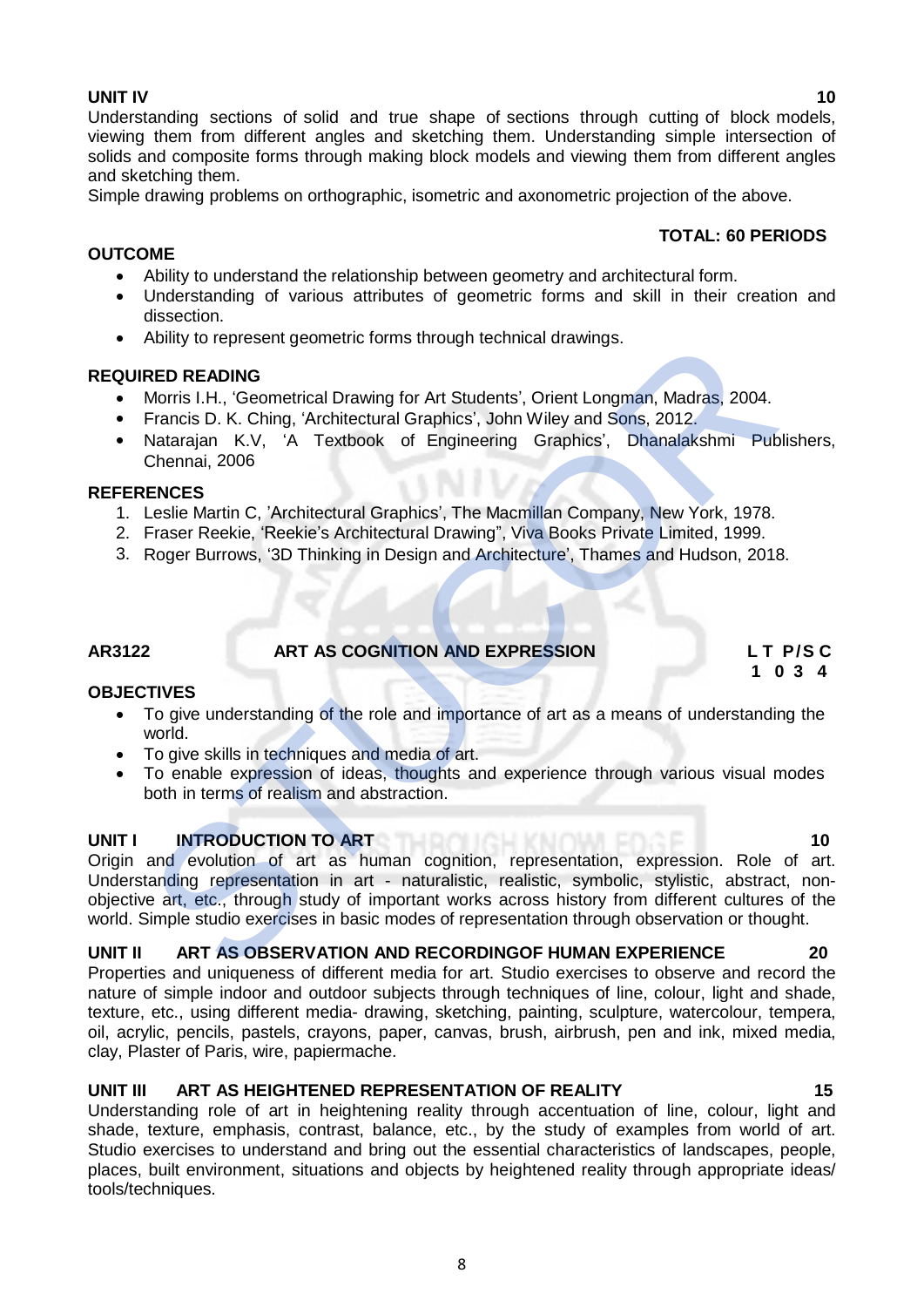### **UNIT IV ART AS ABSTRACTION OF REALITY 15**

The power and role of abstraction as a way of expressing experience and reality through understanding exemplary artists' works and art movements. Studio exercises in abstract expression of real environment, thoughts and emotions through any appropriate media and technique.

### **TOTAL: 60 PERIODS**

# **OUTCOME**

- Sensitivity and knowledge of art as basic human endeavour.
- Ability and skill to record experience through art.
- Ability to abstract thought, observation and experience through art.

#### **REQUIRED READING**

- E.H. Gombrich, 'Art and Illusion', Phaidon, 2002.
- E.H. Gombrich, 'The Story of Art', Phaidon, 2002.
- ParthaMitter, 'Indian Art', Oxford University Press, 2001.
- Nathan Cabot Hale, 'Abstraction in Art and Nature', Dover, 2003.
- Robert L. Solso, 'Cognition and the Visual Arts', MIT Press, 1994.
- Webb, Frank, 'The Artist Guide to Composition', David and Charles, U.K., 1997.
- Francis Ching, 'Drawing a Creative Process', Van Nostrand Reinhold, New York,1990.
- Lucy Watson, 'Complete Painting and Drawing Handbook', DK Adult, 2009.
- JuhaniPallasma, 'The Thinking Hand', John Wiley, 2009.

#### **REFERENCES**

- 1. Bernard S. Myers, 'Understanding the Arts', Holt Rinehart and Winston Inc, 1964.
- 2. Fred, S. Kleiner, 'Gardener's Art through Ages', Wadsworth Publishing, 2012.
- 3. John Dewey, 'Art as Experience', Penguin, 2005.
- 4. Wassily Kandinsky, Point and Line to Plane, Dover, 2013.
- 5. Alan Swann, Graphic Design School, Harper Collins, 1997.

### **AR3111 FOUNDATIONAL DESIGN STUDIO L T P/S C**

 **0 0 9 9**

#### **OBJECTIVES**

- To give an understanding of design as creating form towards a purpose at various scales.<br>• To enable exploration of the universal visual, experiential and cognitive aspects of
- To enable exploration of the universal visual, experiential and cognitive aspects of design through engaging elements and principles of form. NED NEADING<br>
NEL Sombrich, 'Art and Illusion', Phaidon, 2002.<br>
E.H. Gombrich, 'The Story of Art', Phaidon, 2002.<br>
ParthaMitter, 'Indian Art', Oxford University Press, 2001.<br>
Nathan Cabot Hale, 'Abstraction in Art and Natur
- To give an insight into the ways in which form/ morphology and use/effect can come together.

#### **CONTENT**

Architecture as a discipline starts with morphology as the answer to questions and needs of human society. While the needs are multifarious, including shelter and comfort, social and psychological wellbeing, culture and meaning, expression of time and context, etc., the means are negotiated through the fundamentals of form in its various attributes. In the foundational studio, the exploration would be on understanding these fundamentals as universals as well as in terms of particular manifestations in specific cultural and temporal contexts. The word form here means all physical manifested aspects.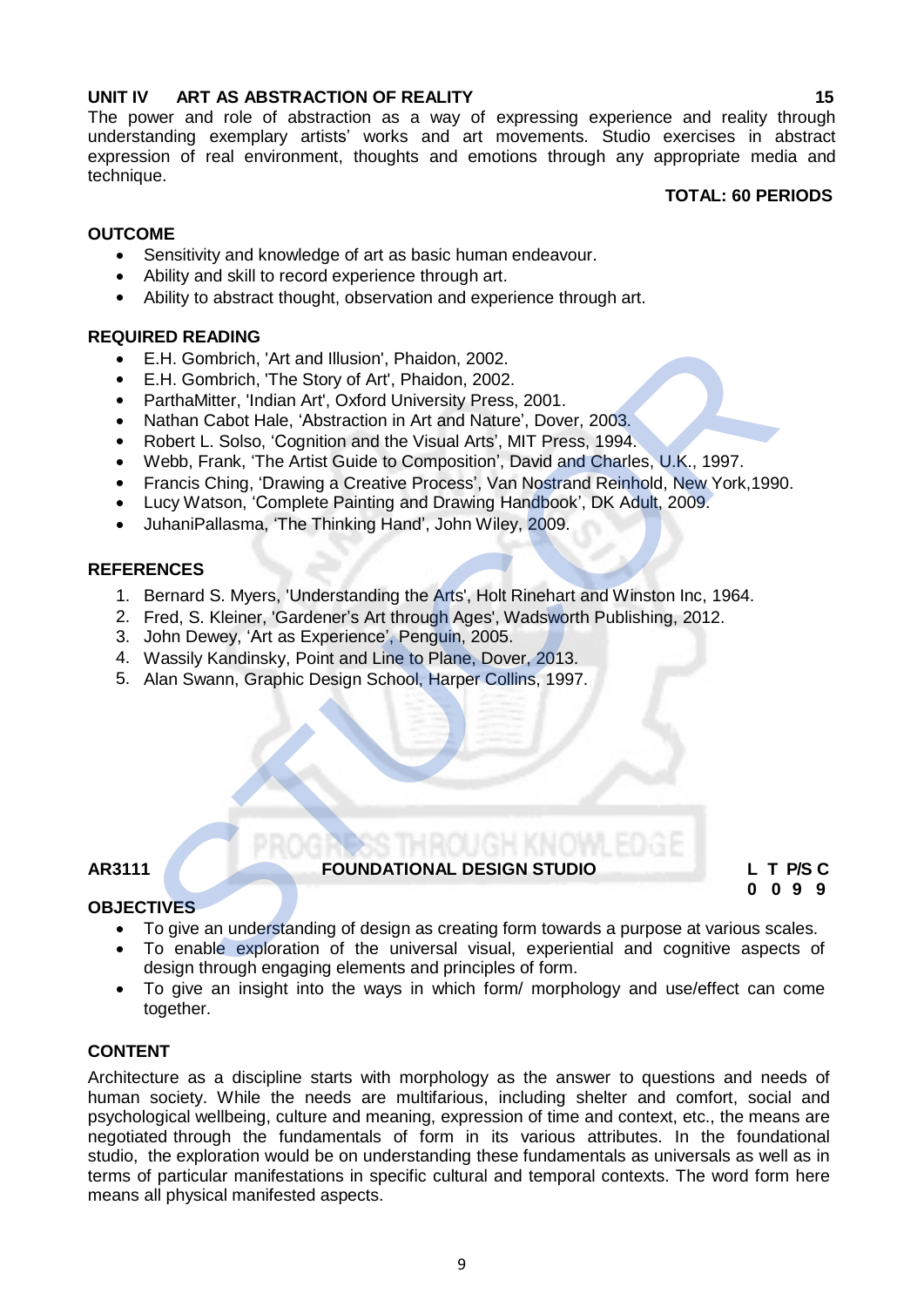The explorations in the foundational studio would be of two types. One would be to understand and break down form to its component elements and principles in order to get insight into the most important aspects that give a totality of cognitive effect(perceptive, behavioural, cultural etc.,) or use (anthropometrics, activities, scale, etc.,).Design exploration would continue after this to create a form for use/effect. Another would be to explore component elements like point, line, planes, volume, shape, colour, texture light, pattern, etc., using principles such as balance, unity, dominance, transparency, proportion, scale, solid, void, fluidity, movement, fractal, order, chaos, gestalt, etc., This exploration could be an end in itself or could lead to the creation of a higher level of or composite form/design through using elements and principles in conjunction towards human need/ use ( perceptive, behavioural, cultural, anthropometrics, activities, scale, etc.,).

The whole studio would be conducted through a series of related design exercises with multiple stages as well as standalone independent exercises. Observational/ analytical study and design exploration could go hand in hand or one could precede the other, based on the specific project. The exercises would be mediated through situations and contexts, historic and contemporary references, local or global character, aesthetics, basics of human response and behaviour, etc., Different media would be explored in 2D and 3D. The final exercise(s) would be focussed towards small product/ furniture/ architectural design/ component design in urban context, etc., tion could go hand in hand or one could precede the other, based on the specific<br>recrises would be mediated through situations and contexts, historic and contem<br>coes, local or global character, aesthetics, basis of human r

### **TOTAL: 135 PERIODS**

### **OUTCOME**

- Awareness of the totality and components of form in the creation of design.
- Ability to explore the visual/ cognitive language and grammar of the universal elements and principles of design.
- Ability to understand needs as encompassing functional, behavioural, cultural, experiential, etc.,
- Ability to engage awareness towards creating a morphology that fulfils stated intents and needs.

#### **REQUIRED READING**

- Kumar Vyas, 'Design and Environment- A Primer', National Institute of Design, 2009.
- Pierre von Meiss, 'Elements of Architecture: From Form to Place', Routledge, 2014.
- James F. Eckler,' Language of Space and Form: Generative Terms for Architecture', Wiley, 2012.
- Owen Cappleman and Michael Jack Jordon, 'Foundations in Architecture: An Annotated Anthology of Beginning Design Project', Van Nostrand Reinhold New York, 1993.
- Charles Wallschlacgerm and Cynthia Busic-Snyder, 'Basic Visual Concepts and Principles for Artists, Architects and Designers', McGraw Hill, New York 1992.
- Victor Papanek, 'Design for the Real world, Human Ecology and Social Change', Chicago Review Press, 2005.

- 1. Taiji Miyasaka, 'Seeing and Making in Architecture: Design Exercises', Routledge, 2013.
- 2. V.S. Pramar, 'Design Fundamentals in Architecture', Somaiya Publications, New Delhi, 1997.
- 3. Francis D. K. Ching, 'Architecture: Form Space and Order', Van Nostrand Reinhold Co., (Canada), 1979.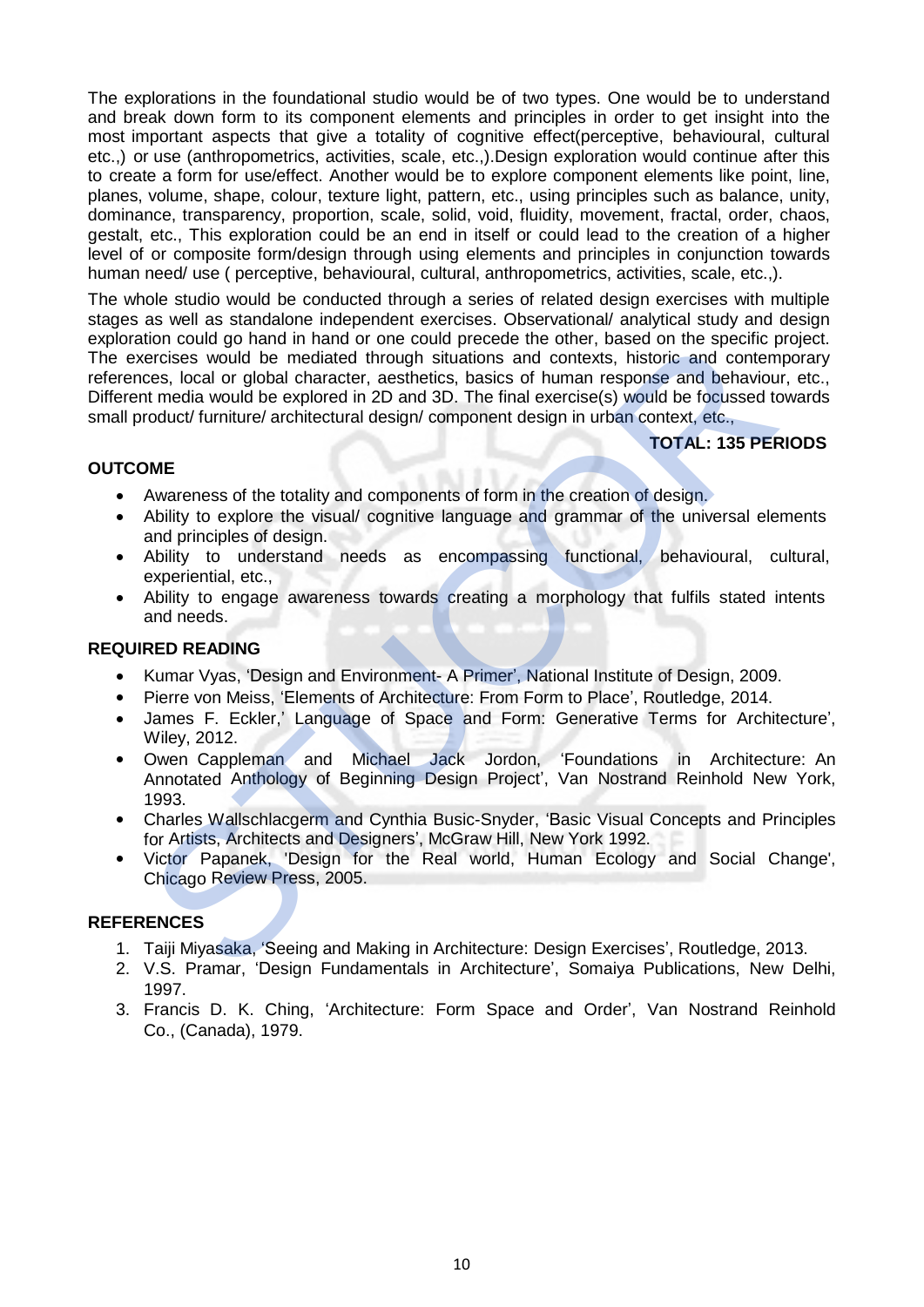#### **AR3201 WORLD ARCHITECTURE AND URBANISM: EARLY CIVILISATIONS TO RENAISSANCE L T P/S C**

#### **3 0 0 3 OBJECTIVES**

- To introduce the timeline and geography of evolution of human society in order to set the context for the study of architecture and urbanism across the ages.
- To give knowledge about early civilisations and their productions.
- To enable an understanding of the contributions of Classical Greece and Rome.
- To enable understanding of the intersecting forces in Europe such as religion, trade, technology, etc from the decline of Roman empire to the Medieval period and the resultant architecture and urbanism.
- To create awareness of the emergence of Renaissance and humanism in Europe and the resultant architecture and urbanism.

### **UNIT I PREHISTORY TO RIVER VALLEY CIVILISATIONS 6**

Different ages of human history. Time line and geography of human civilisations. Elements and determinants of human settlements. Prehistoric habitats and art. River Valley civilisations of Nile, Indus, Tigris/Euphrates and Yellow river; their geographical context; their political, social, religious, cultural and economic systems; settlement patterns, dwellings and other buildings.

#### **UNIT II** PERSIA, GREECE AND ROME 10

Early Persian empire, its cities and architecture.

Origin of Greek civilisation. Nature of settlements and dwellings. Political, social, religious, cultural and economic systems. Greek philosophy. Greek polis and democracy. Evolution of the Greek temple and the building of the Acropolis. Public architecture - Theatre and Agora. Other building types. Optical illusions in architecture

Origin of Roman civilisation. Nature of settlements and dwellings. Political, social, religious, cultural and economic systems. Republic and Empire. Urban planning. Domestic architecture. Architecture as imperial propaganda. Forums and basilicas. Other building types. Structural forms: materials and techniques of construction spanning large spaces.

Political empires of Persia, Greece and Rome and their larger effects.

### **UNIT III JUDAISM, CHRISTIANITY AND ISLAM 9**

Judaism and Christianity- Birth and geographic spread. Transformation of the Roman Empire. Early Christian worship and burial. Church planning-Basilican concept. Byzantine empire. Centralised plan concept in churches. Birth and spread of Islam in the first millennium. Outline of building types of Islam. Commonality in forms and ideas across Southern/ Eastern Europe and Western/ Central Asia. resultant architecture and urbanism.<br>
The ages of human sixtory. Time line and geography of human civilisations. Elementants of human stituty must in ensing departion points and velocy chip in the main of georaphical conte

#### **UNIT IV MEDIEVAL EUROPE 10** 10

Outline history of medieval Europe- Population explosion, feudalism and rural manorial life, development of trade/ commerce and medieval cities, rise of nation states and technology of warfare, religious aspects- papacy, monasticism and crusades. Art and architecture in Medieval Europe. Craft and merchant guilds. Domestic Architecture. Romanesque and Gothic architecture including development of vaulting. Late medieval Europe and its problems.

#### **UNIT V RENAISSANCE IN EUROPE 10 10 10**

Renaissance and Humanism in Europe, its causes and its various facets in society. Trade and exploration. Protestant Reformation. Cities and their transformation. Character and building types of Early Renaissance, High Renaissance, Mannerism, Baroque and Rococo. Renaissance in different nations. Works of Brunelleschi, Michelangelo, Christopher Wren, Andrea Palladio, Inigo Jones.

#### **TOTAL: 45 PERIODS**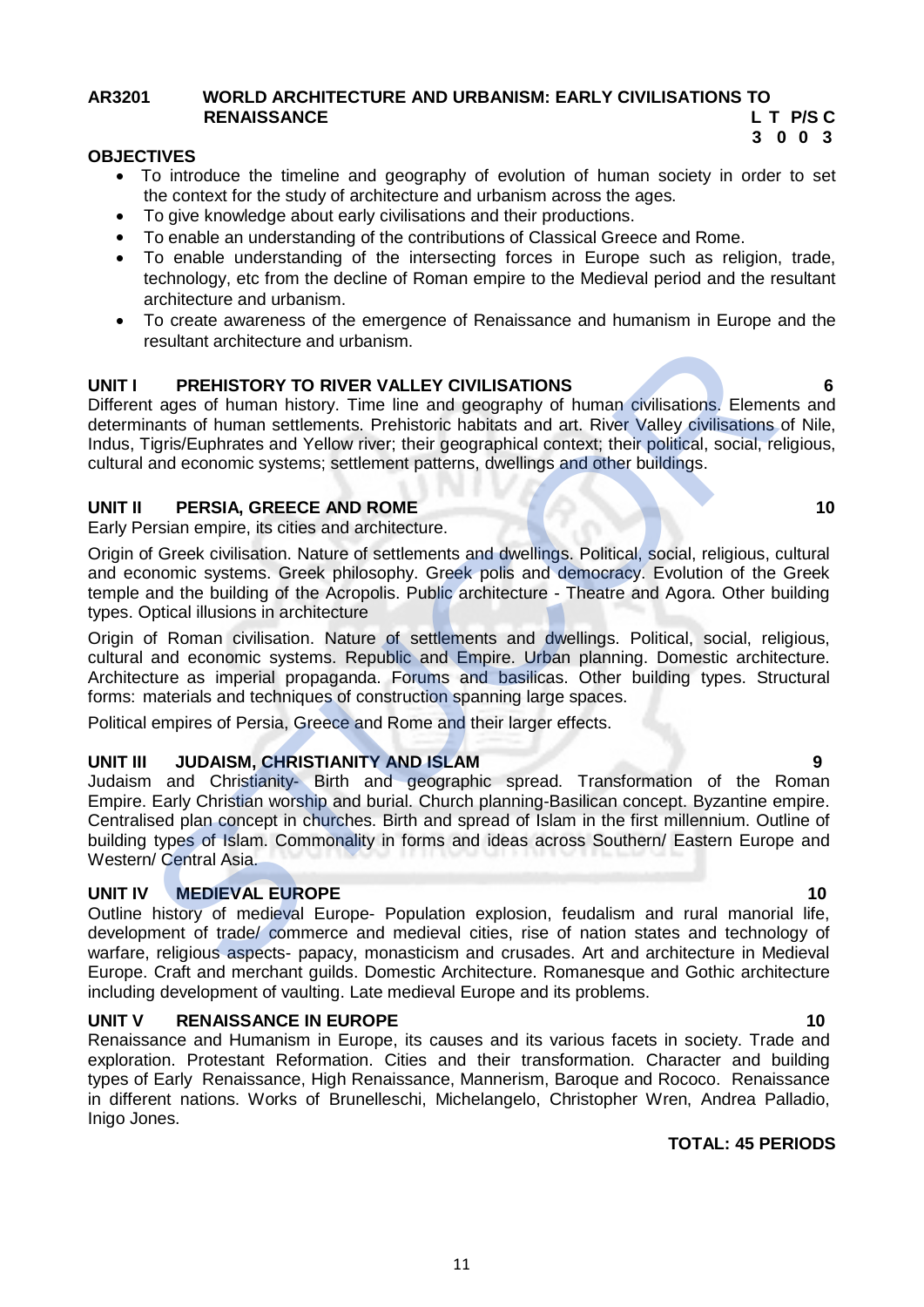#### **OUTCOME**

- An overall understanding of the timelines and early history of civilisations and their contributions across the world.
- Knowledge about the contributions of Greece and Rome to architecture and urbanism.
- Familiarity with the intersecting forces in Europe from decline of Roman empire to Medieval times and their manifestation in cities and architecture.
- An understanding of Renaissance and humanism and the resultant architecture and urbanism.

#### **REQUIRED READING**

- Ching, F. D. K., Jarzombek, M. and Prakash, V, 'A Global History of Architecture', 2nd Ed. John Wiley and Sons, 2010.
- Sir Banister Fletcher, 'A History of Architecture', CBS Publications (Indian Edition),1999.
- Spiro Kostof, 'A History of Architecture Setting and Rituals', 2<sup>nd</sup> Ed, Oxford University Press, 1995.
- Leland M Roth, 'Understanding Architecture: Its Elements, History and Meaning', Westview Press, 2013.

#### **REFERENCES**

- 1. David Watkin, 'A History of Western Architecture', Laurence King Publishing, 2015.
- 2. Pier Luigi Nervi, General Editor, 'History of World Architecture Series', Harry N. Abrams, New York, 1972.
- 3. S. Lloyd and H.W. Muller, 'History of World Architecture Series', Faber and Faber, London,1986.
- 4. Gosta, E. Samdstrom, 'Man the Builder', McGraw Hill Book Company, New York, 1975.
- 5. Vincent Scully, 'Architecture The Natural and the Man Made', Harper Collins, 1991.

**AR3202 STRUCTURAL MECHANICS L T P/S C**

# **3 0 0 3**

#### **OBJECTIVES**

- To give familiarity about structural resolutions and its important in realisation of architectural design concepts Sir Banster Fletcher, 'A History of Architecture', CBS Publications (Indian Edition), 19<br>
Spiro Kostof, 'A History of Architecture – Setting and Rituals', 2<sup>nd</sup> Ed. Oxford Un<br>
Leland M. Roth, 'Understanding Architecture'.
- To give exposure to forces, moments and resolution of forces.
- To give understanding of geometrical properties such as centroid, moment of inertia, etc of sections of different shapes.

### **UNIT I** FORCE SYSTEM 9

Principles of statics. Forces and their effects. Types of force systems. Resultant of concurrent and parallel forces. Lami's theorem. Principle of moments. Varignon's theorem. Principle of equilibrium.

### **UNIT II SUPPORTS AND REACTIONS 6**

Types of supports and reactions-Bending moment and Shear forces-Determination of reactions for simply supported beams. Relation between bending moment and shear force.

### **UNIT III SECTIONAL PROPERTIES 10**

Properties of section – Centre of gravity, Moment of Inertia, Section modulus, Radius of gyration for various structural shapes. Theorem of perpendicular axis. Theorem of parallel axis.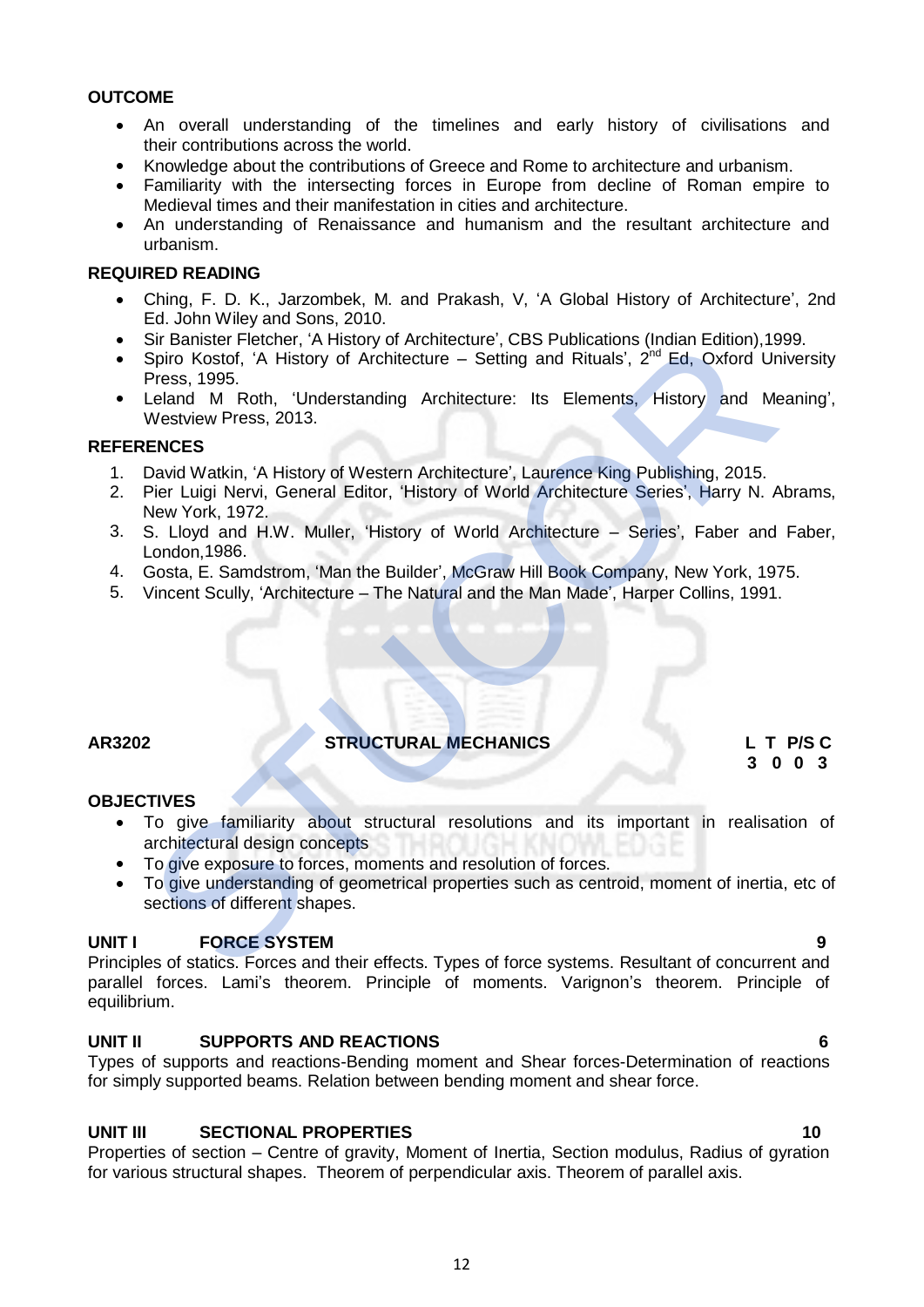# **UNIT IV ELASTIC PROPERTIES AND CONSTANTS 12**

# Elastic properties of solids. Concept of stress and strain. Deformation of axially loaded simple bars. Types of stresses. Concept of axial and volumetric stresses and strains. Elastic constants.

# **UNIT V COMPLEX STRESSES 8**

Principal stresses and strain. Numerical and Graphical method. Mohr's diagram.

# **TOTAL: 45 PERIODS**

# **OUTCOME**

constants.

 Ability to apply the concepts of action of forces on a body and should be able to apply the equilibrium concepts.

Elastic Modulus. Shear Modulus. Bulk Modulus. Poisson's ratio. Relation between elastic

- Understanding the concept of bending moment and shear force of beam.
- Understanding of the basic geometrical properties of sections.
- Knowledge about elastic properties of solids.
- Ability to solve problems of principal stresses and strains using numerical and graphical method. Noting to apply the equilibrium concepts.<br>
Apply the equilibrium concepts of bending moment and shear force of beam.<br>
Understanding of the basic geometrical properties of sections.<br>
Honderstanding of the basic geometrical

# **REQUIRED READING**

- R.K. Bansal, 'A Text book on Engineering Mechanics', Lakshmi Publications, Delhi,2008.
- R.K. Bansal, 'A textbook on Strength of Materials', Lakshmi Publications, Delhi 2010.
- Paul W. McMullin, 'Jonathan S. Price, 'Introduction to Structures', Routledge, 2016.

# **REFERENCES**

- 1. P.C. Punmia, 'Strength of Materials and Theory of Structures; Vol. I', Lakshmi Publications, Delhi 2018.
- 2. S. Ramamrutham, 'Strength of Materials', Dhanpatrai and Sons, Delhi, 2014.
- 3. W.A. Nash, 'Strength of Materials', Schaums Series, McGraw Hill Book Company,1989.
- 4. R.K. Rajput, 'Strength of Materials', S.K. Kataria and Sons, New Delhi , 2017.

# **AR3203 ENVIRONMENTAL SCIENCE FOR ARCHITECTURE L T P/S C**

**3 0 0 3** 

### **OBJECTIVES**

- To introduce the basic concepts of environment, ecosystems and biodiversity and emphasise on the biodiversity of India and its conservation.
- To impart knowledge on the causes, effects and control or prevention measures of environmental pollution and natural disasters.
- To facilitate the understanding of global and Indian scenario of renewable and nonrenewable resources, causes of their degradation and measures to preserve them.
- To familiarise about influence of societal use of resources on the environment and introduce the legal provisions, National and International laws and conventions for environmental protection.
- To inculcate the effect of population dynamics on human and environmental health and inform about human right, value education and role of technology in monitoring human and environmental issues.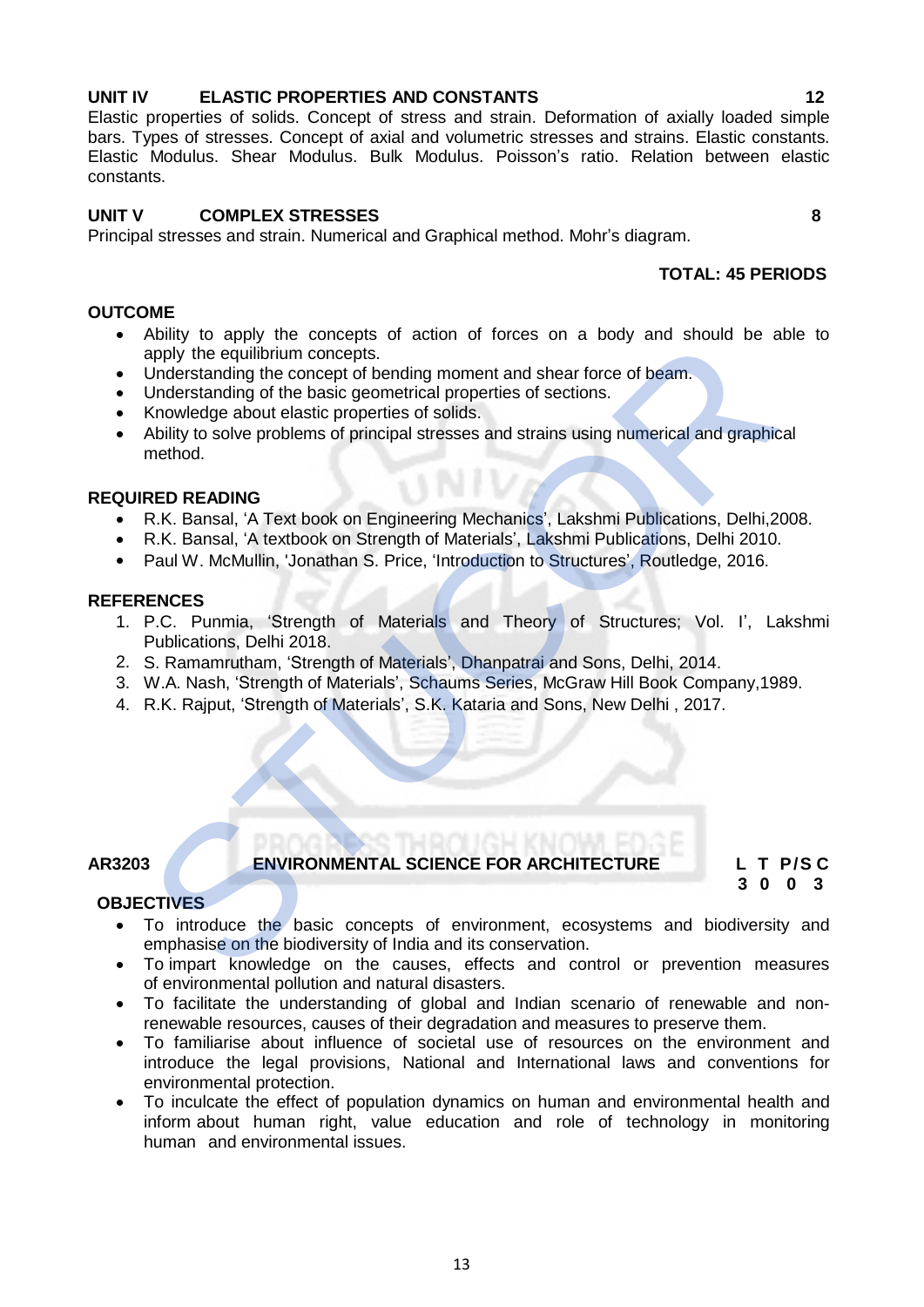#### **UNIT I ENVIRONMENT, ECOSYSTEMS AND BIODIVERSITY 14**

Definition, scope and importance of environment – need for public awareness - concept of an ecosystem – structure and function of an ecosystem – producers, consumers and decomposers – energy flow in the ecosystem – ecological succession – food chains, food webs and ecological pyramids – Introduction, types, characteristic features, structure and function of the (a) forest ecosystem (b) grassland ecosystem (c) desert ecosystem (d) aquatic ecosystems (ponds, streams, lakes, rivers, oceans, estuaries) – Introduction to biodiversity definition: genetic, species and ecosystem diversity – bio geographical classification of India – value of biodiversity: consumptive use, productive use, social, ethical, aesthetic and option values – Biodiversity at global, national and local levels – India as a mega-diversity nation – hot-spots of biodiversity – threats to biodiversity: habitat loss, poaching of wildlife, man-wildlife conflicts – endangered and endemic species of India – conservation of biodiversity: In-situ and ex-situ conservation of biodiversity. Field study of common plants, insects, birds Field study of simple ecosystems – pond, river, hill slopes, etc.

Introduction to the design of built environment with consideration of environment, ecosystems and biodiversity.

### **UNIT II ENVIRONMENTAL POLLUTION 8**

Definition – causes, effects and control measures of: (a) Air pollution (b) Water pollution (c) Soil pollution (d) Marine pollution (e) Noise pollution (f) Thermal pollution (g) Nuclear hazards – soil waste management: causes, effects and control measures of municipal solid wastes – role of an individual in prevention of pollution – pollution case studies – disaster management: floods, earthquake, cyclone and landslides. Field study of local polluted site – Urban / Rural / Industrial / Agricultural.

Built environment and its relation to environmental pollution, both as a cause and as a response.

### **UNIT III** NATURAL RESOURCES 10

Forest resources: Use and over-exploitation, deforestation, case studies- timber extraction, mining, dams and their effects on forests and tribal people – Water resources: Use and overutilization of surface and ground water, floods, drought, conflicts over water, dams-benefits and problems – Mineral resources: Use and exploitation, environmental effects of extracting and using mineral resources, case studies – Food resources: World food problems, changes caused by agriculture and overgrazing, effects of modern agriculture, fertilizer-pesticide problems, water logging, salinity, case studies - Energy resources: Growing energy needs, renewable and non renewable energy sources, use of alternate energy sources. case studies – Land resources: Land as a resource, land 47 degradation, man induced landslides, soil erosion and desertification – role of an individual in conservation of natural resources – Equitable use of resources for sustainable lifestyles. Field study of local area to document environmental assets – river / forest / grassland / hill / mountain. is the state and ground water, lines and control particle in the state of the state of the state of the state of the state of the state of the state of the state of the state of the state of the state of the state of the s

The use of natural resources in architecture and the built environment through principles and case studies.

### **UNIT IV SOCIAL ISSUES AND THE ENVIRONMENT 7**

From unsustainable to sustainable development – urban problems related to energy – water conservation, rain water harvesting, watershed management – resettlement and rehabilitation of people; its problems and concerns, case studies – role of non-governmental organizationenvironmental ethics: Issues and possible solutions – climate change, global warming, acid rain, ozone layer depletion, nuclear accidents and holocaust, case studies. – wasteland reclamation – consumerism and waste products – environment protection act – Air (Prevention and Control of Pollution) act – Water (Prevention and control of Pollution) act – Wildlife protection act – Forest conservation act – enforcement machinery involved in environmental legislation- central and state pollution control boards- Public awareness.

Socially and environmentally sensitive design of built environment through case studies.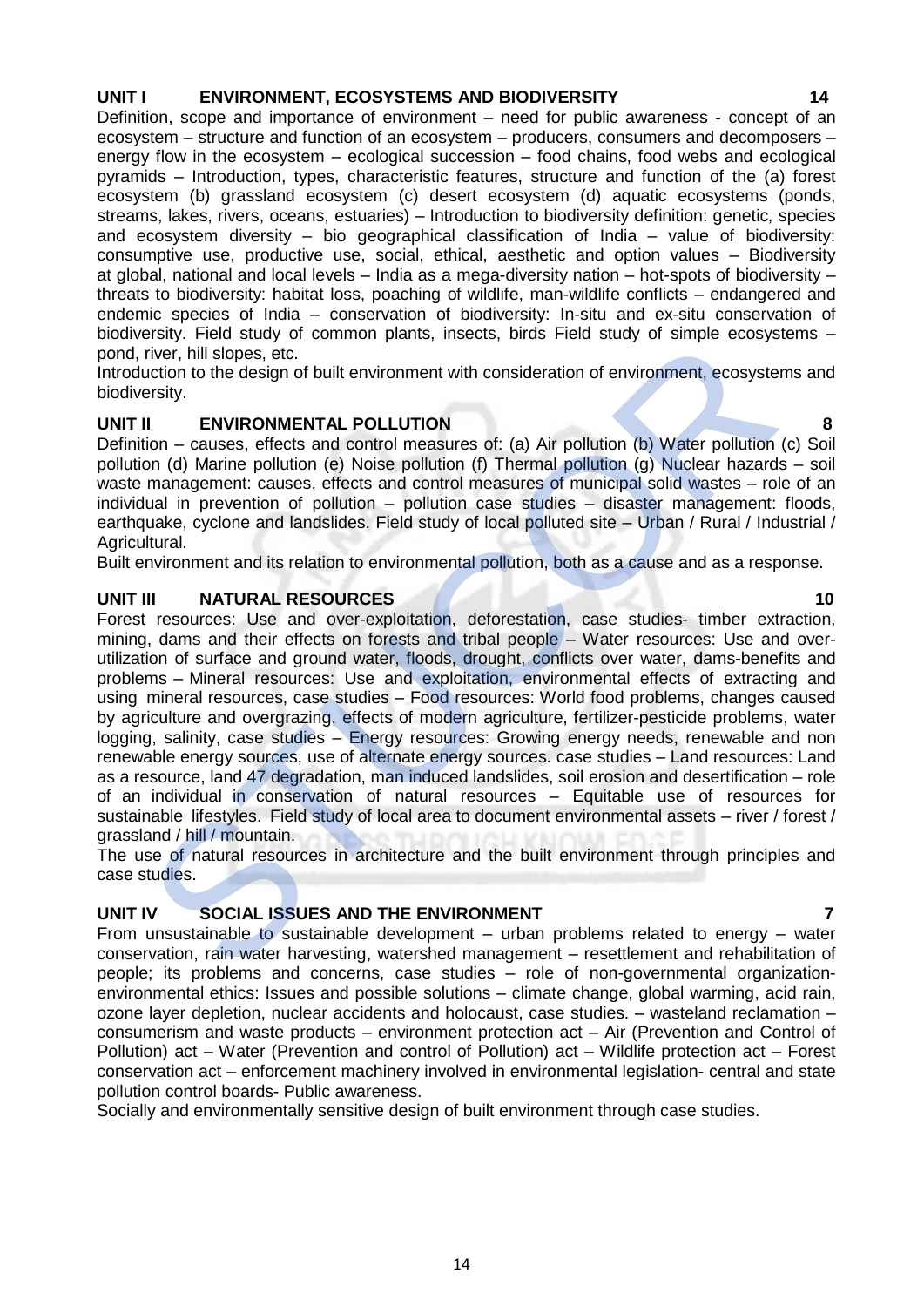### **UNIT V HUMAN POPULATION AND THE ENVIRONMENT 6**

Population growth, variation among nations – population explosion – family welfare programme – environment and human health – human rights – value education – HIV / AIDS – women and child welfare – role of information technology in environment and human health – Case studies. Architectural design and density.

# **TOTAL: 45 PERIODS**

### **OUTCOME**

- Understanding of the functions of environment, ecosystems and biodiversity and their conservation.
- Ability to identify the causes, effects and environmental pollution and natural disasters and contribute to the preventive measures in the immediate society.
- Understanding of renewable and non-renewable resources and contribute to the sustainable measures to preserve them for future generations.
- Familiarity with different forms of energy and apply them for suitable applications in for technological advancement and societal development.
- Knowledge of societal activity on the long and short term environmental issues and abide by the legal provisions, National and International laws and conventions in professional and personal activities and to identify and analyse effect of population dynamics on human value education, consumerism and role of technology in environmental issues. unsateurs and continuous correct the preventive firesources and contribute to the Sustialiable measures to preserve them for futritive generations.<br>
Substituting the measures to preserve them for futritive generations.<br>
Fa
- An understanding of the design of built environment with due consideration of environmental implications.

#### **REQUIRED READING**

- Anubha Kaushik and C. P. Kaushik, 'Perspectives in Environmental Studies', 6<sup>th</sup> Edition, New Age International Publishers (2018).
- Benny Joseph, 'Environmental Science and Engineering', Tata McGraw-Hill, New Delhi, (2016).
- Gilbert M.Masters, 'Introduction to Environmental Engineering and Science', 2<sup>nd</sup> edition, Pearson Education (2004).

- 1. R.K. Trivedi, 'Handbook of Environmental Laws, Rules, Guidelines, Compliances and Standards', Vol. I and II, Enviro Media.
- 2. Cunningham, W.P. Cooper, T.H. Gorhani, 'Environmental Encyclopedia', Jaico Publ., House, Mumbai, 2001.
- 3. Dharmendra S. Sengar, 'Environmental law', Prentice Hall of India PVT. LTD, New Delhi, 2007.
- 4. Rajagopalan, R, 'Environmental Studies-From Crisis to Cure', Oxford University Press (2005).
- 5. ErachBharucha,'Textbook of Environmental Studies for Undergraduate Courses',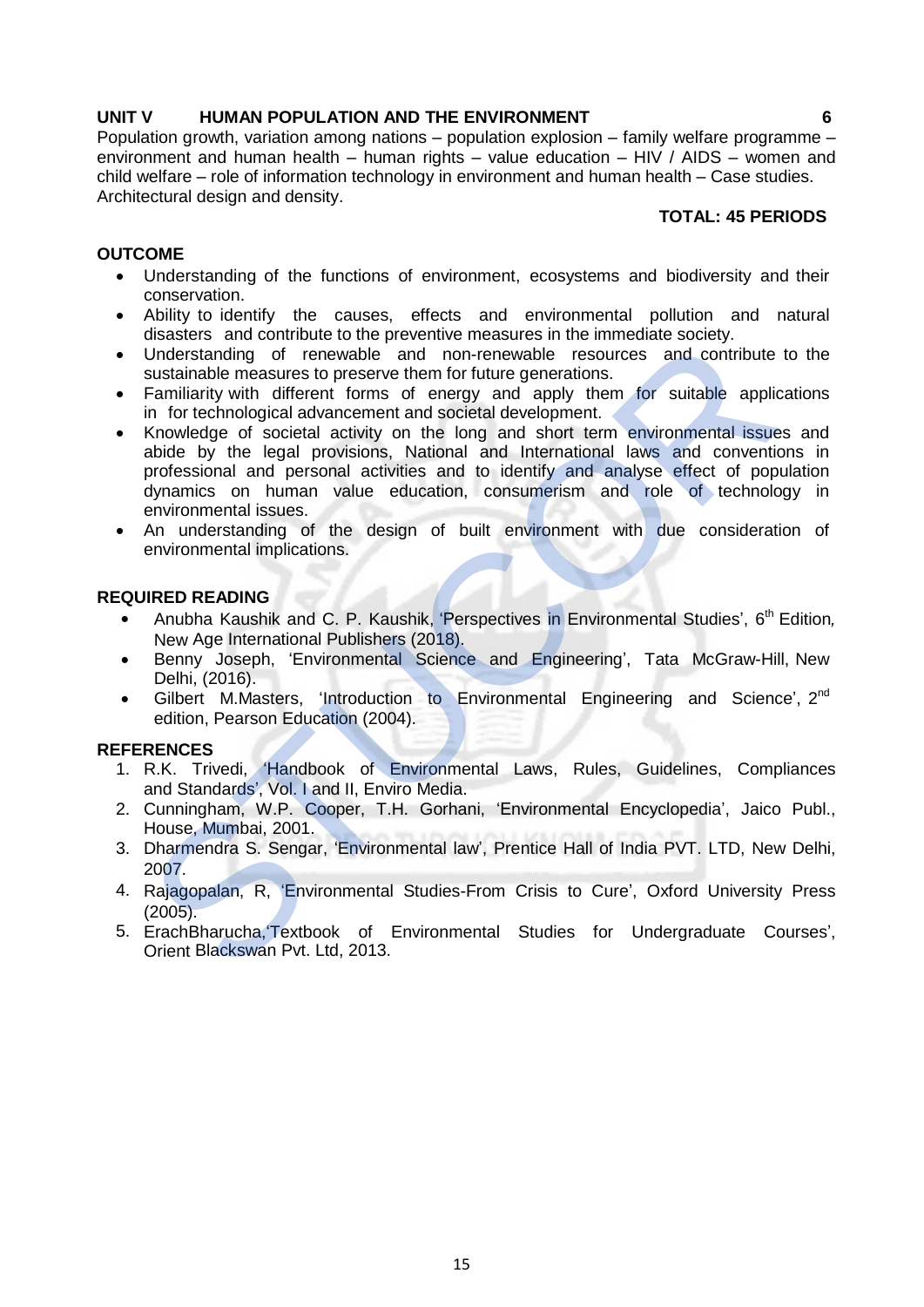# **NCC Credit Course Level 1\***

| <b>NX3251</b>      | (ARMY WING) NCC Credit Course Level - I                                                              | $\mathbf{2}$ | 0 | P<br>0 | C<br>$\mathbf{2}$ |
|--------------------|------------------------------------------------------------------------------------------------------|--------------|---|--------|-------------------|
| <b>NCC GENERAL</b> |                                                                                                      |              |   |        | 6                 |
| NCC <sub>1</sub>   | Aims, Objectives & Organization of NCC                                                               |              |   |        | 1                 |
| NCC <sub>2</sub>   | Incentives                                                                                           |              |   |        | $\overline{2}$    |
| NCC <sub>3</sub>   | Duties of NCC Cadet                                                                                  |              |   |        | 1                 |
| NCC <sub>4</sub>   | NCC Camps: Types & Conduct                                                                           |              |   |        | $\overline{2}$    |
|                    | <b>NATIONAL INTEGRATION AND AWARENESS</b>                                                            |              |   |        | 4                 |
| NI <sub>1</sub>    | National Integration: Importance & Necessity                                                         |              |   |        | 1                 |
| NI <sub>2</sub>    | <b>Factors Affecting National Integration</b>                                                        |              |   |        | 1                 |
| NI3                | Unity in Diversity & Role of NCC in Nation Building                                                  |              |   |        | 1                 |
| NI 4               | <b>Threats to National Security</b>                                                                  |              |   |        | 1                 |
|                    | PERSONALITY DEVELOPMENT                                                                              |              |   |        | $\overline{7}$    |
| PD <sub>1</sub>    | Self-Awareness, Empathy, Critical & Creative Thinking,<br>Decision Making and Problem Solving        |              |   |        | $\overline{2}$    |
| PD <sub>2</sub>    | <b>Communication Skills</b>                                                                          |              |   |        | 3                 |
| PD <sub>3</sub>    | <b>Group Discussion: Stress &amp; Emotions</b>                                                       |              |   |        | $\overline{2}$    |
|                    |                                                                                                      |              |   |        |                   |
| <b>LEADERSHIP</b>  |                                                                                                      |              |   |        | 5                 |
| L <sub>1</sub>     | Leadership Capsule: Traits, Indicators, Motivation, Moral<br><b>Values, Honour Code</b>              |              |   |        | 3                 |
| L <sub>2</sub>     | Case Studies: Shivaji, Jhasi Ki Rani <b>Case Studies: Shivaji, Jhasi Ki Rani</b>                     |              |   |        | 2                 |
|                    | SOCIAL SERVICE AND COMMUNITY DEVELOPMENT                                                             |              |   |        | 8                 |
| <b>SS1</b>         | Development<br>Programmes,<br>NGO <sub>s</sub> ,<br>Basics,<br>Rural<br><b>Contribution of Youth</b> |              |   |        | 3                 |
| SS <sub>4</sub>    | Protection of Children and Women Safety                                                              |              |   |        | 1                 |
| SS <sub>5</sub>    | Road / Rail Travel Safety                                                                            |              |   |        | 1                 |
| SS <sub>6</sub>    | <b>New Initiatives</b>                                                                               |              |   |        | $\overline{2}$    |
| SS <sub>7</sub>    | <b>Cyber and Mobile Security Awareness</b>                                                           |              |   |        | 1                 |

**TOTAL: 30 PERIODS**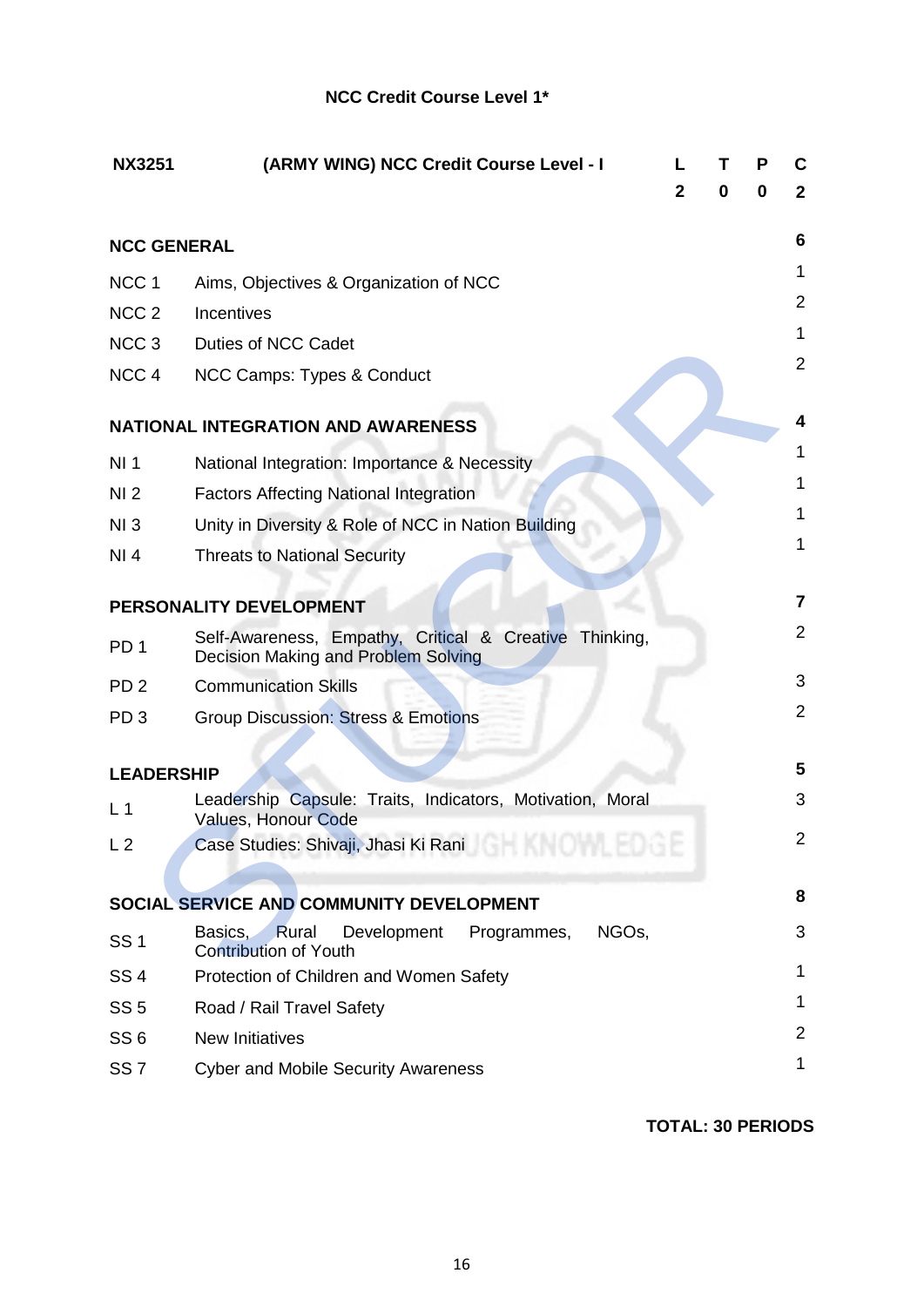| <b>NX3252</b>      | (NAVAL WING) NCC Credit Course Level - I                                                      | 2 | т<br>0 | Р<br>0 | C<br>$\mathbf{2}$       |
|--------------------|-----------------------------------------------------------------------------------------------|---|--------|--------|-------------------------|
| <b>NCC GENERAL</b> |                                                                                               |   |        |        | 6                       |
| NCC <sub>1</sub>   | Aims, Objectives & Organization of NCC                                                        |   |        |        | 1                       |
| NCC <sub>2</sub>   | Incentives                                                                                    |   |        |        | 2                       |
| NCC <sub>3</sub>   | Duties of NCC Cadet                                                                           |   |        |        | 1                       |
| NCC <sub>4</sub>   | NCC Camps: Types & Conduct                                                                    |   |        |        | $\overline{2}$          |
|                    | <b>NATIONAL INTEGRATION AND AWARENESS</b>                                                     |   |        |        | 4                       |
| NI <sub>1</sub>    | National Integration: Importance & Necessity                                                  |   |        |        | 1                       |
| NI <sub>2</sub>    | <b>Factors Affecting National Integration</b>                                                 |   |        |        | 1                       |
| NI3                | Unity in Diversity & Role of NCC in Nation Building                                           |   |        |        | 1                       |
| NI 4               | <b>Threats to National Security</b>                                                           |   |        |        | 1                       |
|                    | PERSONALITY DEVELOPMENT                                                                       |   |        |        | $\overline{\mathbf{7}}$ |
| PD <sub>1</sub>    | Self-Awareness, Empathy, Critical & Creative Thinking,<br>Decision Making and Problem Solving |   |        |        | $\overline{2}$          |
| PD <sub>2</sub>    | <b>Communication Skills</b>                                                                   |   |        |        | 3                       |
| PD <sub>3</sub>    | <b>Group Discussion: Stress &amp; Emotions</b>                                                |   |        |        | $\overline{2}$          |
| <b>LEADERSHIP</b>  |                                                                                               |   |        |        | 5                       |
| L <sub>1</sub>     | Leadership Capsule: Traits, Indicators, Motivation, Moral                                     |   |        |        | 3                       |
| L <sub>2</sub>     | <b>Values, Honour Code</b><br>Case Studies: Shivaji, Jhasi Ki Rani                            |   |        |        | 2                       |
|                    |                                                                                               |   |        |        |                         |
|                    | SOCIAL SERVICE AND COMMUNITY DEVELOPMENT                                                      |   |        |        | 8                       |
| <b>SS1</b>         | Basics, Rural Development Programmes, NGOs,<br><b>Contribution of Youth</b>                   |   |        |        | 3                       |
| <b>SS4</b>         | Protection of Children and Women Safety                                                       |   |        |        | 1                       |
| SS <sub>5</sub>    | Road / Rail Travel Safety                                                                     |   |        |        | 1                       |
| SS <sub>6</sub>    | <b>New Initiatives</b>                                                                        |   |        |        | $\overline{2}$          |
| SS <sub>7</sub>    | <b>Cyber and Mobile Security Awareness</b>                                                    |   |        |        | 1                       |

**TOTAL : 30 PERIODS**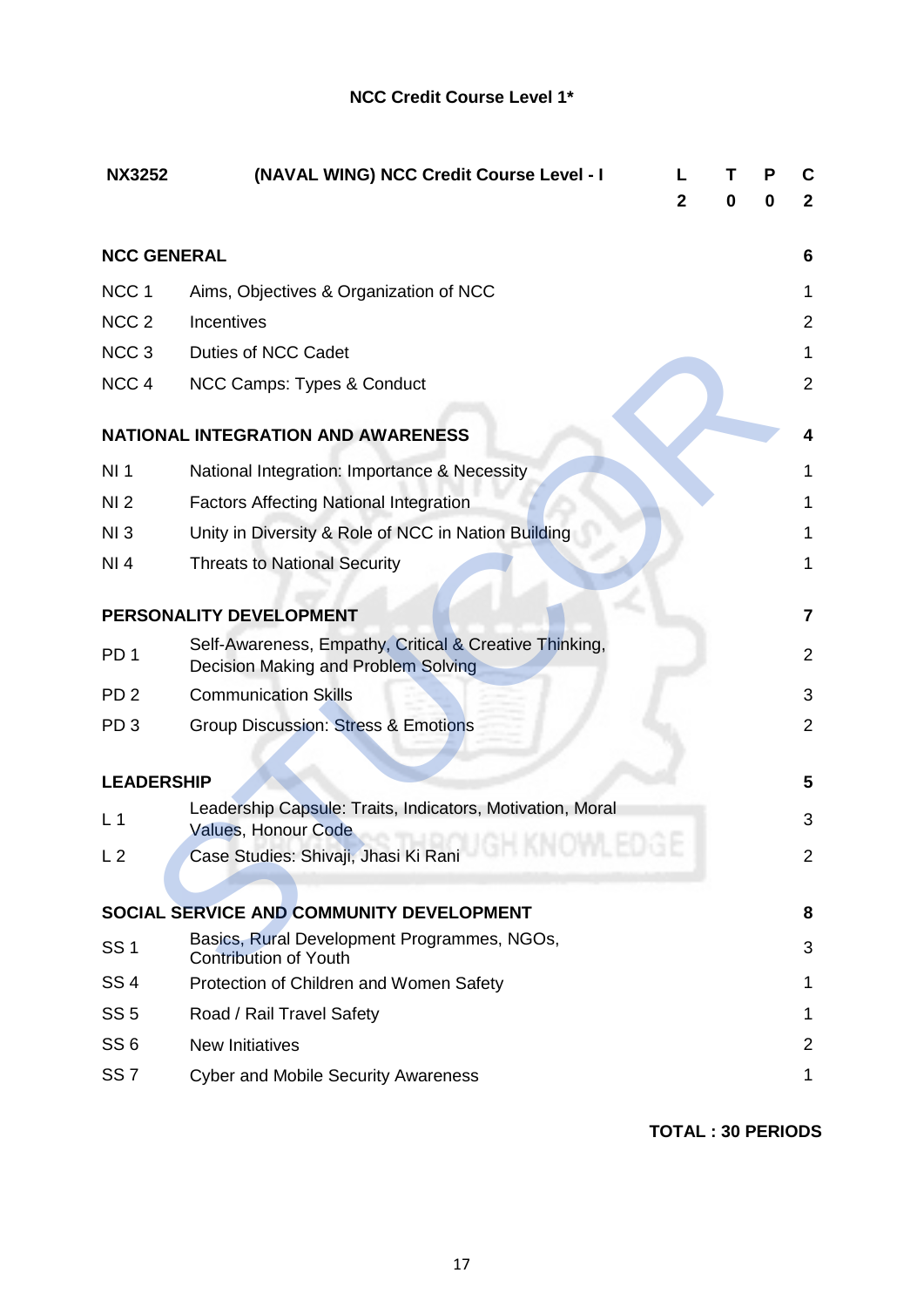| (AIR FORCE WING) NCC Credit Course Level - I<br><b>NX3253</b>                                 |                                                                                                                                                                                                                                |   | Р | C<br>$\mathbf{2}$ |
|-----------------------------------------------------------------------------------------------|--------------------------------------------------------------------------------------------------------------------------------------------------------------------------------------------------------------------------------|---|---|-------------------|
|                                                                                               |                                                                                                                                                                                                                                |   |   |                   |
| <b>NCC GENERAL</b>                                                                            |                                                                                                                                                                                                                                |   |   | 6                 |
| Aims, Objectives & Organization of NCC                                                        |                                                                                                                                                                                                                                |   |   | 1                 |
| Incentives                                                                                    |                                                                                                                                                                                                                                |   |   | $\overline{2}$    |
| Duties of NCC Cadet                                                                           |                                                                                                                                                                                                                                |   |   | 1                 |
| NCC Camps: Types & Conduct                                                                    |                                                                                                                                                                                                                                |   |   | $\overline{2}$    |
| <b>NATIONAL INTEGRATION AND AWARENESS</b>                                                     |                                                                                                                                                                                                                                |   |   | 4                 |
| National Integration: Importance & Necessity                                                  |                                                                                                                                                                                                                                |   |   | 1                 |
| <b>Factors Affecting National Integration</b>                                                 |                                                                                                                                                                                                                                |   |   | 1                 |
| Unity in Diversity & Role of NCC in Nation Building                                           |                                                                                                                                                                                                                                |   |   | 1                 |
| <b>Threats to National Security</b>                                                           |                                                                                                                                                                                                                                |   |   | 1                 |
| PERSONALITY DEVELOPMENT                                                                       |                                                                                                                                                                                                                                |   |   | 7                 |
| Self-Awareness, Empathy, Critical & Creative Thinking,<br>Decision Making and Problem Solving |                                                                                                                                                                                                                                |   |   | $\overline{2}$    |
| <b>Communication Skills</b>                                                                   |                                                                                                                                                                                                                                |   |   | 3                 |
| <b>Group Discussion: Stress &amp; Emotions</b>                                                |                                                                                                                                                                                                                                |   |   | $\overline{2}$    |
|                                                                                               |                                                                                                                                                                                                                                |   |   | 5                 |
|                                                                                               |                                                                                                                                                                                                                                |   |   |                   |
| Values, Honour Code                                                                           |                                                                                                                                                                                                                                |   |   | 3                 |
|                                                                                               |                                                                                                                                                                                                                                |   |   | 2                 |
|                                                                                               |                                                                                                                                                                                                                                |   |   |                   |
|                                                                                               |                                                                                                                                                                                                                                |   |   | 8                 |
| of Youth                                                                                      |                                                                                                                                                                                                                                |   |   | 3                 |
| Protection of Children and Women Safety                                                       |                                                                                                                                                                                                                                |   |   | 1                 |
| Road / Rail Travel Safety                                                                     |                                                                                                                                                                                                                                |   |   | 1                 |
| <b>New Initiatives</b>                                                                        |                                                                                                                                                                                                                                |   |   | $\overline{2}$    |
| <b>Cyber and Mobile Security Awareness</b>                                                    |                                                                                                                                                                                                                                |   |   | 1                 |
|                                                                                               | <b>LEADERSHIP</b><br>Leadership Capsule: Traits, Indicators, Motivation, Moral<br>Case Studies: Shivaji, Jhasi Ki Rani<br>SOCIAL SERVICE AND COMMUNITY DEVELOPMENT<br>Basics, Rural Development Programmes, NGOs, Contribution | 2 | 0 | 0                 |

**TOTAL : 30 PERIODS**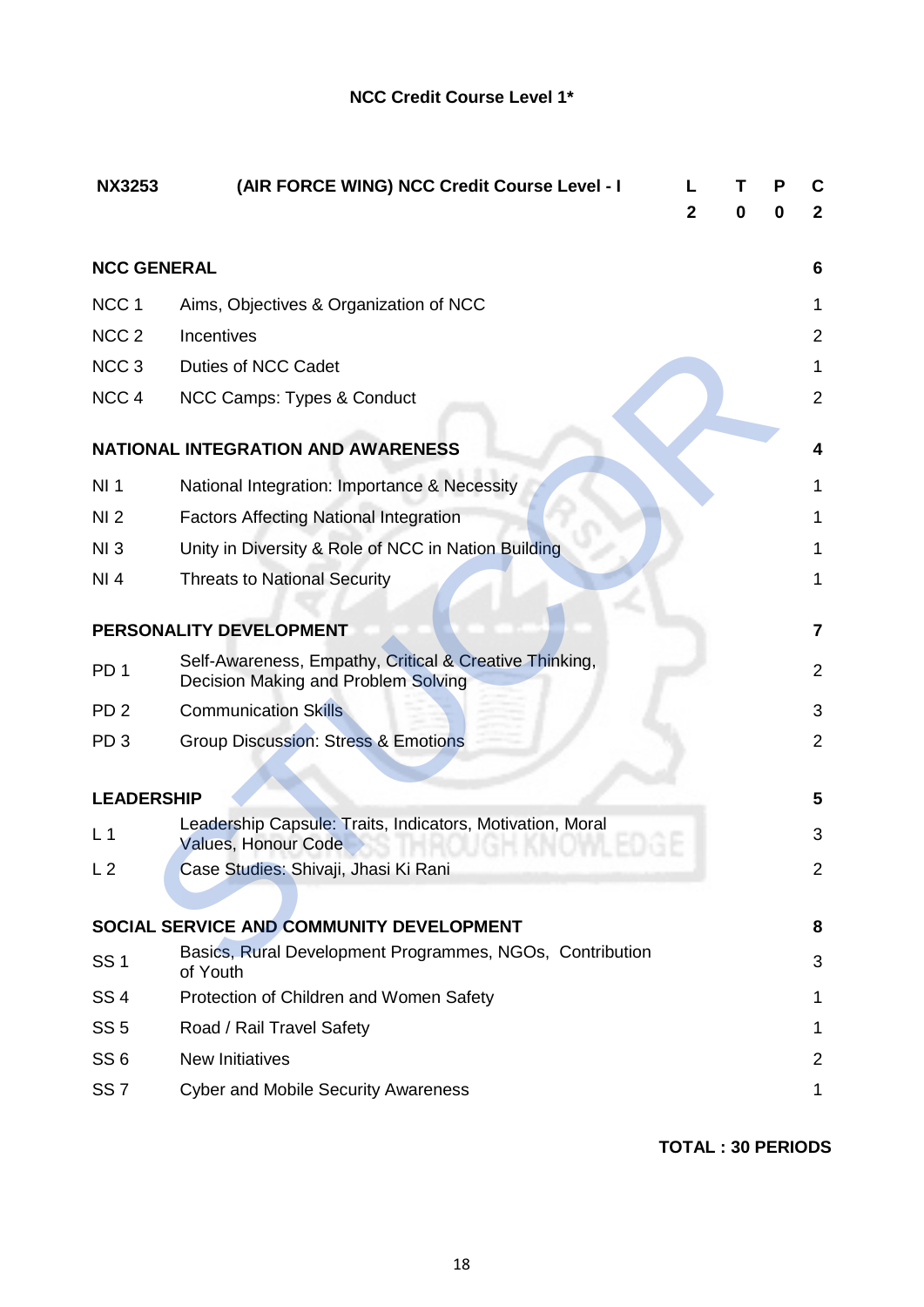# **AR3221 BUILDING COMPONENTS AND THEIR REPRESENTATION L T P/S C**

# **1 0 3 4**

#### **OBJECTIVES**

- To introduce the components of a typical building and their nomenclature.
- To introduce the concept of scale and enable understanding of a building through measured drawing.
- To give skills of representing physical characteristics of materials.
- To give skills in isometric and perspective projections of the measured building.

**UNIT I INTRODUCTION TO BUILDING COMPONENTS AND THEIR NOMENCLATURE 12** Building as act of construction for human use layered over the earth - foundation, structural systems, enclosures, weather protection. Understanding building components and their nomenclature using historic and contemporary examples from literature study, site visits, sketches. The nomenclature to include 1) basic types of construction such as load bearing/framed/space structure 2) basic components in a building such as foundation, plinth, walls, floors, roofs(flat, sloped, vaulted),roof covering, ceilings, staircases (principles and different geometric types), doors, windows and ventilators, lintel, sunshade, coping, cornice, stringcourse, parapet, waterproofing, finishing, mortar, decoration, paving3) basic materials for the components. clature using historic and contemporary examples from literature study, site<br>stas. The nomenclature to include 1) basic toyes of construction such as<br>formed/space structure 2) basic components in a building such as foundat

#### **UNIT II MEASURED DRAWING AND PROJECTIONS OF BASIC COMPONENTS 16**

Introduction to concept of scale and measured drawing through basic components such as handrails, furniture, arches, etc., Orthographic (plan, elevation, section) and isometric projection of the simple components. Representation of different materials through rendering, Perspective projection of simple components.

# **UNIT III MEASURED DRAWING OF HISTORICAL BUILDING 18**

Understanding a historic building in totality or in part through measuring drawing.

#### **UNIT IV MEASURED DRAWING OF CONTEMPORARY BUILDING 14**

Understanding a contemporary building in totality or in part through measuring drawing.

### **TOTAL: 60 PERIODS**

#### **OUTCOME**

- Ability to recognise and name components of a building.
- Ability to measure and draw components of a building.
- Ability to make isometric and perspective projections of components of a building.
- Understanding a building in total or in part through the process of measured drawing.

### **REQUIRED READING**

- Francis D. K. Ching, 'Architectural Graphics' John Wiley and Sons, 2009.
- Rendow Yee, 'Architecture Drawing: A Visual Compendium of Types and Methods', John Wiley and Sons, 2012.
- Francis D. K. Ching, Steven P. Juroszek, 'Design Drawing', John Wiley and Sons, 2010.

- 1. John M. Holmes, 'Applied Perspective', 2<sup>nd</sup> edition, Sir Isaac, Pitman and Sons Ltd., London 1967.
- 2. Robert W. Gill, 'Basic Perspective', Thames and Hudson, London, 2006.
- 3. Leslie Martin C., 'Architectural Graphics', 2<sup>nd</sup> edition, The Macmillan Company, New York,1970.
- 4. Natascha Meuser, 'Drawing for Architects: Construction and Design Manual', Dom Pub, 2015.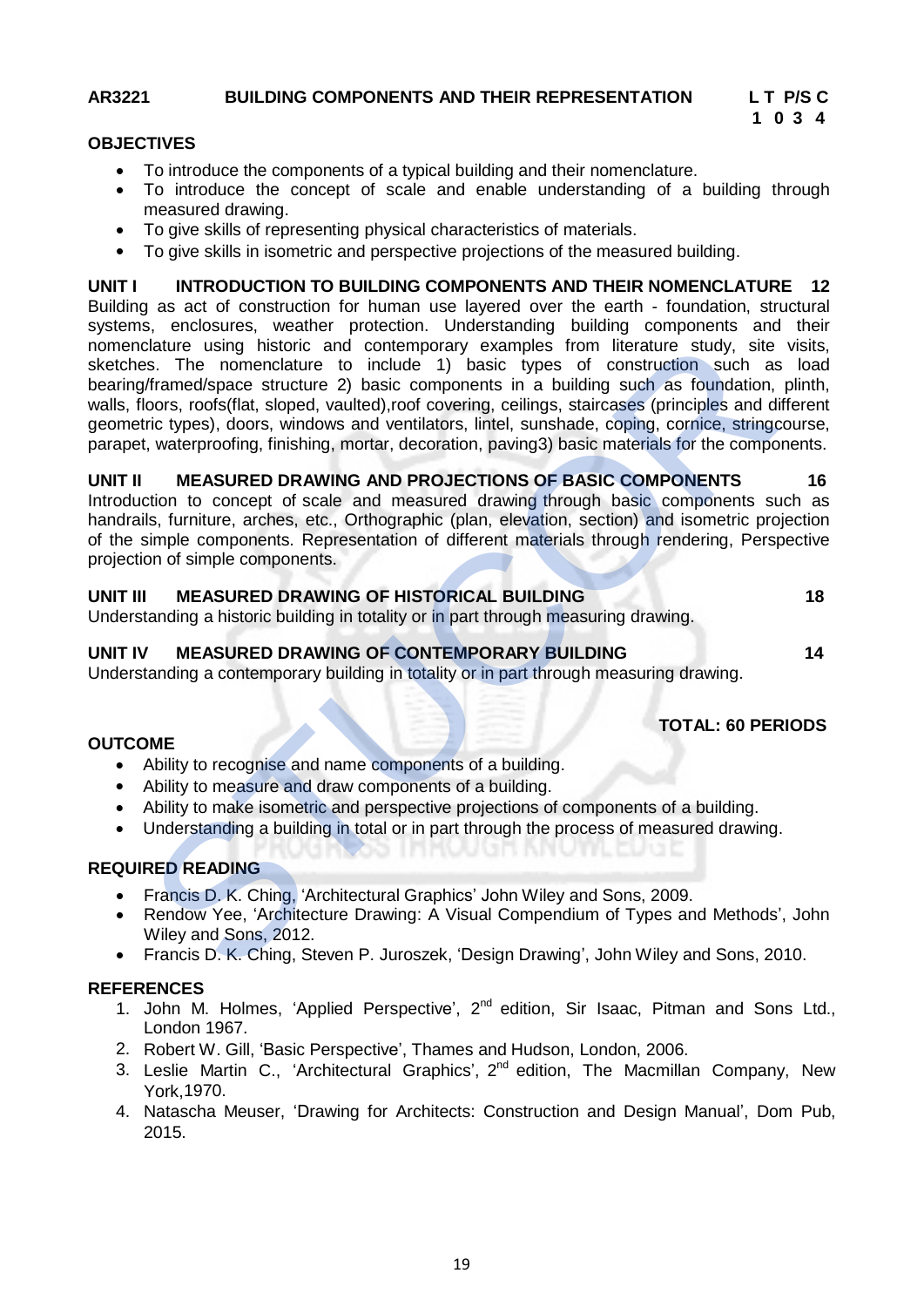# **AR3222 THINKING THROUGH DIAGRAMS AND MODELS L T P/S C**

### **OBJECTIVES**

- To introduce diagrams and models as representation of reality and thought.
- To enable understanding of the important attributes of built environment through diagrams and models.
- To introduce how design thinking can be enhanced through diagrams and models.

### **UNIT I INTRODUCTION TO DIAGRAMS IN ARCHITECTURE 12**

Introduction to idea of diagrams and models as basic representation of reality and thought. Historical evolution of diagrams and models in architecture with key examples from the past to the present, illustrating how attributes are identified and diagrammed for study and for design.

# **UNIT II UNDERSTANDING BUILT ENVIRONMENT THROUGH DIAGRAMS 18**

Introduction to conventional functional diagramming such as activity, zoning, matrix, proximity chart, etc., Overview of diagrammable aspects of a building. Understanding key attributes of a real building through diagrammatic aspects. Exploring various methods to diagram the same building. Exploring different real buildings with the same methods to discern key differences in them. UNDERSTAINING BUILT ENVIRONMENT THROUGH DIAGRAMS<br>
riction to conventional functional diagramming such as activity, zoning, it<br>
ity chart, etc., Overview of diagrammable aspects of a building. Understandin<br>
ity chart, etc.,

# **UNIT III UNDERSTANDING BUILT ENVIRONMENT THROUGH MODELS 18**

Model making as a tool to understand buildings through analogical thinking. Understanding different degrees of representations in models from the most realistic to the most abstract, based on purpose for which model is done. Techniques and materiality in model making.

# **UNIT IV DIAGRAMS AND MODELS AS AID TO DESIGN THINKING 12**

Creating simple diagrams and models as proposition towards the future for an existing simple real life situation or for a future projection. The scale could range from macro to micro.

# **OUTCOME**

- An understanding of diagrams and models as a mode of thought and analysis.
- An ability to discern the important attributes of a building through diagrams and models.
- Ability to project thoughts towards the future through diagrams and models.

# **REQUIRED READING**

- Mark Garcia, 'The Diagrams of Architecture', Wiley 2010.
- Iain Fraser and Rod Henmi, 'Envisioning Architecture An Analysis of Drawing, 1991',John Wiley and Sons, 1993.
- Alan F. Blackwell, 'Thinking with Diagrams', Springer, 2001.
- Nikolaus Gansterer, 'Drawing A Hypothesis: Figures of Thought', Springer, 2011.
- Neil Spiller, 'Visionary Architecture: Blueprints of the Modern Imagination', Thames and Hudson, 2008.
- Mo Zell, 'The Architectural Drawing Course', Thames and Hudson, 2017.
- Marc Treib, 'Drawing/Thinking Confronting an Electronic Age', Routledge, 2008.
- Mo Zell The Architectural Design course, Understand the Principles and Master the Practices, Thames, and Hudson, 2008.

### **REFERENCES**

- 1. Peter Cook, 'Drawing: The Motive Force of Architecture', Wiley, 2014.
- 2. JuhaniPallasma, 'The Thinking Hand', John Wiley, 2009.
- 3. Anthony Vidler, 'Diagrams of Diagrams: Architectural Abstraction and Modern Representation', Representations, No. 72. (Autumn, 2000), pp. 1-20.
- 4. Shin, Sun-Joo, Lemon, Oliver and Mumma, John, 'Diagrams', The Stanford Encyclopaedia of Philosophy, Winter 2018 Edition, Edward N. Zalta (ed.). https://plato.stanford.edu/archives/win2018/entries/diagrams/
- 5. Matt Bua, 'Architectural Inventions: Visionary Drawing of Buildings', Laurence King Publishing, 2012.
- 6. Lorraine Farrelly, Representational Techniques, AVA, 2011.



**TOTAL: 60 PERIODS**